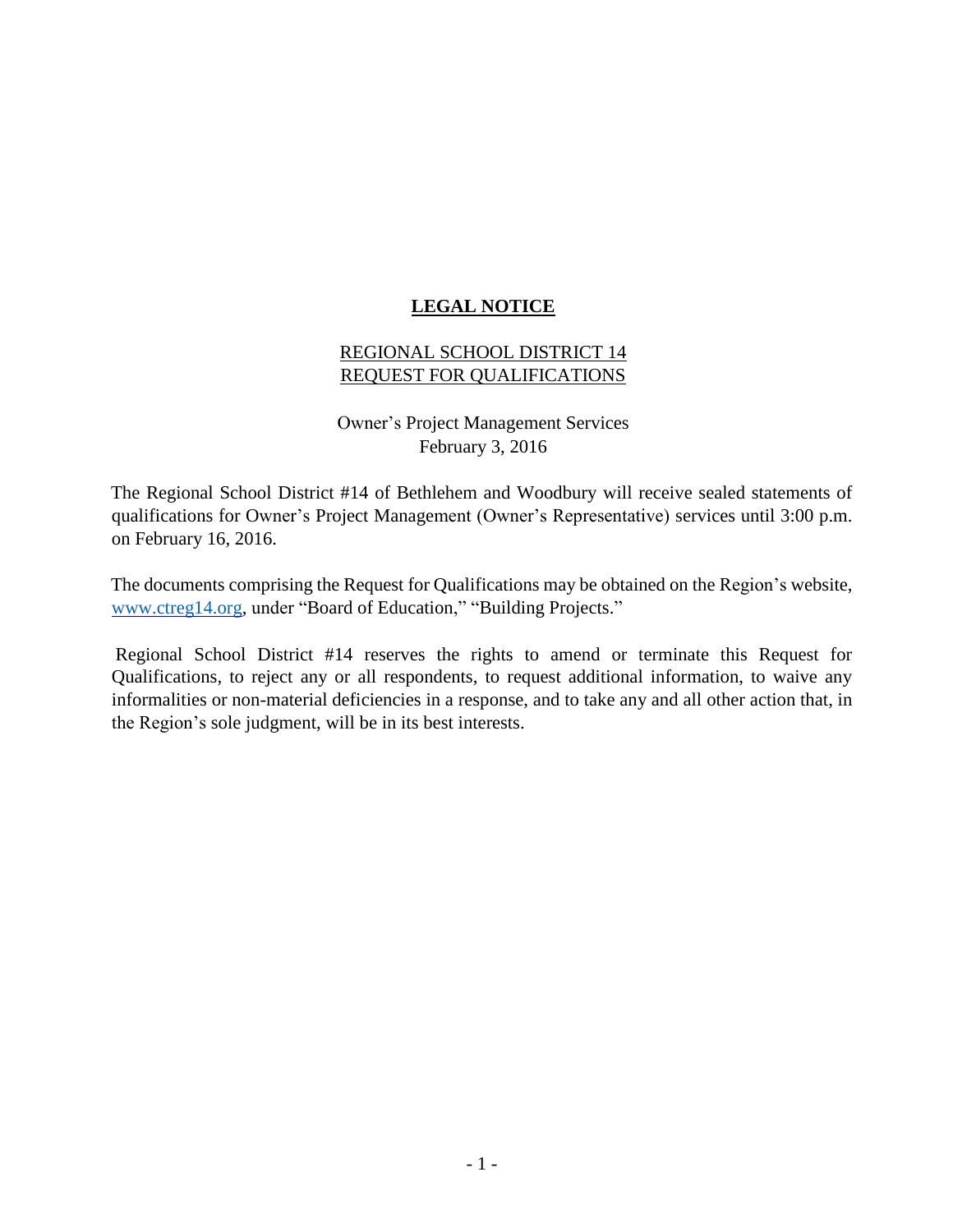#### **REGIONAL SCHOOL DISTRICT 14**

## **REQUEST FOR QUALIFICATIONS FOR OWNER'S PROJECT MANAGEMENT SERVICES**

| <b>RFO Number:</b> | 1516-002                                                                               |
|--------------------|----------------------------------------------------------------------------------------|
|                    | <b>RFO Submission Address:</b> Mr. Wayne McAllister, Director of Finance & Operations, |
|                    | P. O. Box 469,                                                                         |
|                    | 5 Minortown Rd, Woodbury, CT 06798                                                     |
|                    | RFQ Submission Deadline: February 16, 2016 at 3:00 p.m.                                |

**\*\*\*\*\*\*\*\*\*\*\*\*\*\*\*\*\*\*\*\*\*\*\*\*\*\*\*\*\*\*\*\*\*\*\*\*\*\*\*\*\*\*\*\*\*\*\*\*\*\*\*\*\*\*\*\*\*\*\*\*\*\*\*\*\*\*\*\*\*\*\*\*\*\*\*\*\*\*\*** 

**Regional School District #14** is soliciting statements of qualifications from qualified individuals or firms to provide comprehensive owner's project management services for the renovate-as-new project at Nonnewaug High School (the "School Project").

The services to be provided shall include, but are not limited to, analyzing constructability, advising the Region 14 Building Committee (the "Building Committee) on project delivery systems and forms of contracts, serving as a single point of contact between contractors and designers, representing the Building Committee at key meetings, monitoring the project schedule and budget, auditing quality assurance/quality control procedures, assisting in evaluating contractor payment requests, providing monthly reporting, and facilitating issue resolution. The owner's project manager will be expected to continue to provide all owner's project manager services throughout the School Project, including turnover, closeout, commissioning, and State audit compliance.

The purpose of this Request for Qualifications process is to identify the most responsible qualified respondents. Following analysis of the responses to this Request for Qualifications, the Building Committee intends to develop a list of prequalified individuals or firms who will be invited to participate in a subsequent Requests for Proposals ("RFP") for the School Project. The selection procedure for this RFQ, the RFP, the interviews of finalists, and the notice of award to the most responsible qualified proposer is set forth in greater detail herein.

One (1) original and nineteen (19) hard copies of sealed statements of qualifications and all other required documents must be received in the office of Mr. Wayne McAllister, Director of Finance & Operations, P.O. Box 469, 5 Minortown Rd., Woodbury, CT 06798 by the date and time noted above. The Building Committee will not accept responses by e-mail or fax. The Building Committee will reject responses received after the date and time noted above.

The documents comprising this Request for Qualifications may be obtained on the Region 14 website, [www.ctreg14.org,](http://www.ctreg14.org/) under "Board of Education," "Building Projects." **Each respondent is responsible for checking the Region 14 website to determine if the Building Committee has**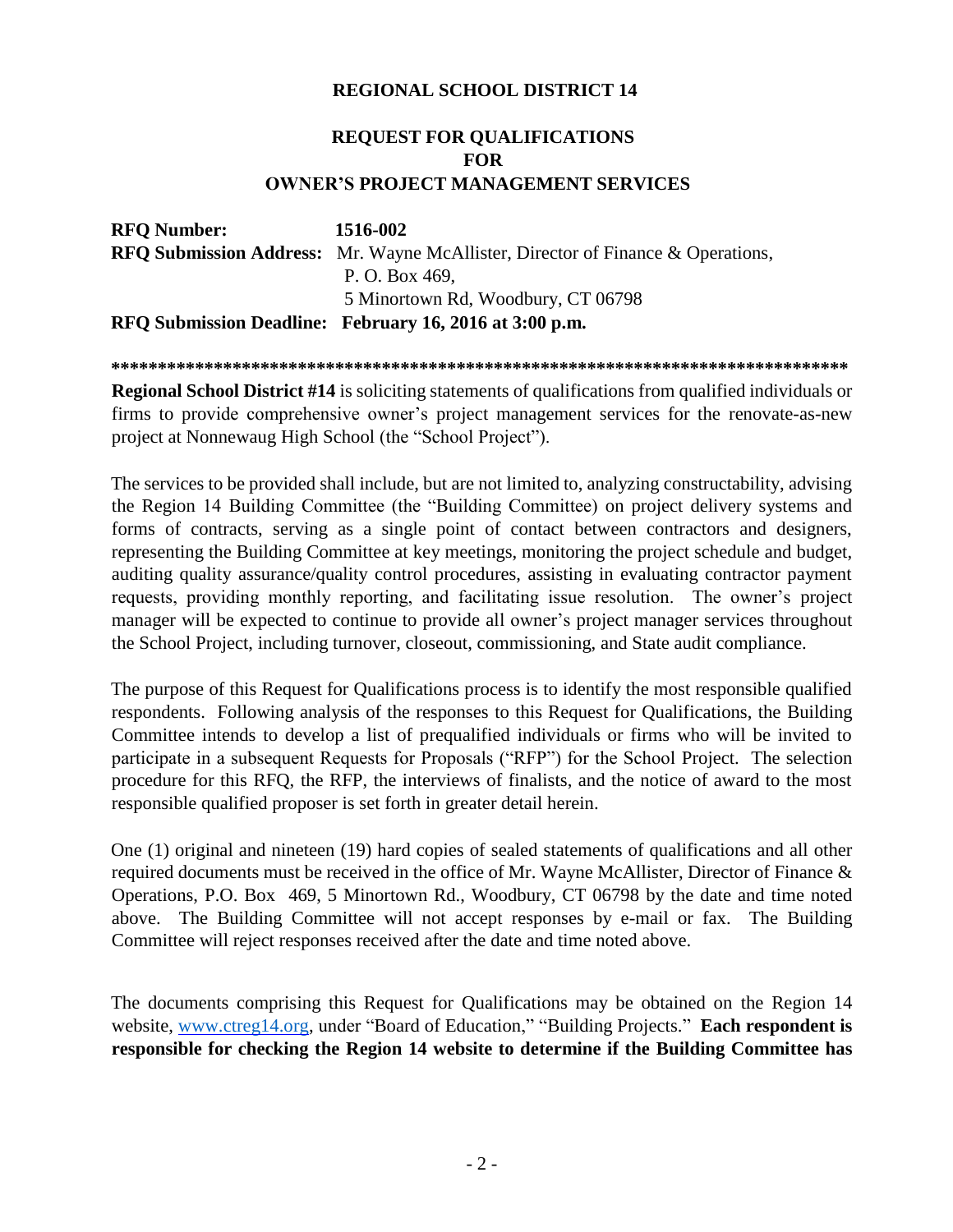#### **issued any addenda and, if so, to complete its response in accordance with the Request for Qualifications as modified by the addenda.**

Responses cannot be withdrawn for sixty (60) calendar days after the submission deadline.

The Building Committee reserves the rights to amend or terminate this Request for Qualifications, to reject any or all respondents, to request additional information, to waive any informalities or nonmaterial deficiencies in a response, and to take any and all other action that, in the Building Committee's sole judgment, will be in its best interests.

This Request for Qualifications ("RFQ") includes:

- Standard Instructions
- Insurance Requirements
- Background Disclosure Form
- Legal Status Disclosure Form
- Statement of References Form Addenda, if any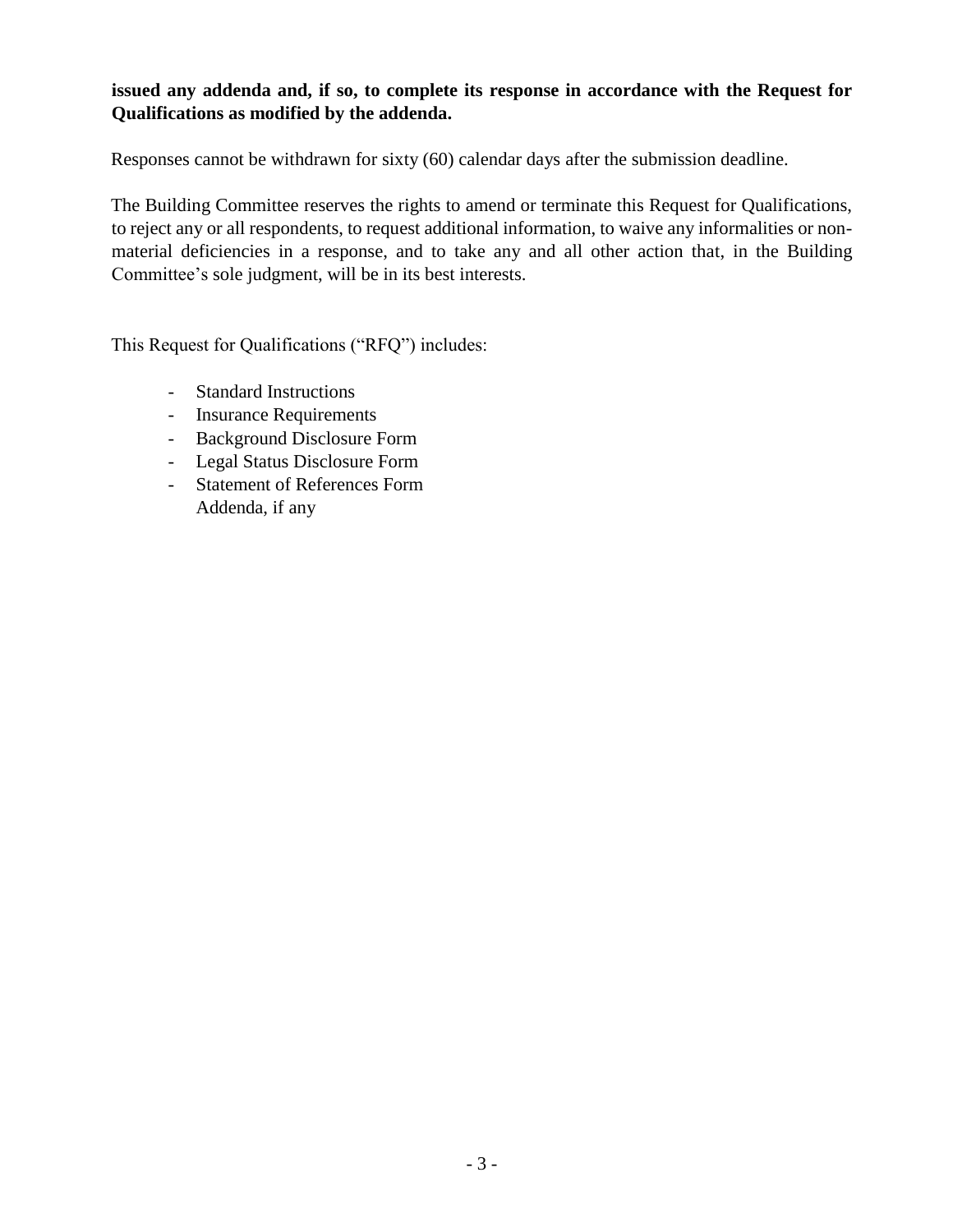#### **REGIONAL SCHOOL DISTRICT #14**

#### **STANDARD INSTRUCTIONS FOR RFQ # 1516-002**

#### **1. INTRODUCTION/GENERAL INFORMATION ABOUT RFQ**

The Regional School District #14 Building Committee (the "Building Committee") is soliciting statements of qualifications from qualified individuals or firms to provide comprehensive owner's project management services for the renovate-as-new Nonnewaug High School Project (the "School Project").

The services to be provided shall include, but are not limited to, analyzing constructability, advising the Region 14 Building Committee ('Building Committee') on project delivery systems and forms of contracts, serving as a single point of contact between contractors and designers, representing the Building Committee at key meetings, monitoring the project schedule and budget, auditing quality assurance/quality control procedures, assisting in evaluating contractor payment requests, providing monthly reporting, and facilitating issue resolution. The owner's project manager will be expected to continue to provide all owner's project management services throughout the School Project, including turnover, closeout, commissioning, and State audit compliance.

The purpose of this Request for Qualifications process is to identify the most responsible qualified respondents. Following analysis of the responses to this Request for Qualifications, the Building Committee intends to develop a list of prequalified individuals or firms who will be invited to participate in a subsequent Requests for Proposals ("RFP") for the School Project. The Building Committee reserves the right, in its sole discretion, to advertise such RFP beyond the prequalified list that results from this Request for Qualifications process. The selection procedure for this RFQ, the RFP, the interviews of finalists, and the notice of award to the most responsible qualified proposer is set forth in greater detail herein.

This RFQ is not a contract offer, does not provide a respondent with any rights, and does not impose on the Building Committee any obligations.

Interested parties should submit a response in accordance with the requirements and directions contained in this RFQ. **Respondents are prohibited from contacting any Region 14 employee, officer or official concerning this RFQ, except as set forth in Section 8, below. A respondent's failure to comply with this requirement may result in disqualification.** 

If there are any conflicts between the provisions of these Standard Instructions and any other documents comprising this RFQ, these Standard Instructions shall prevail.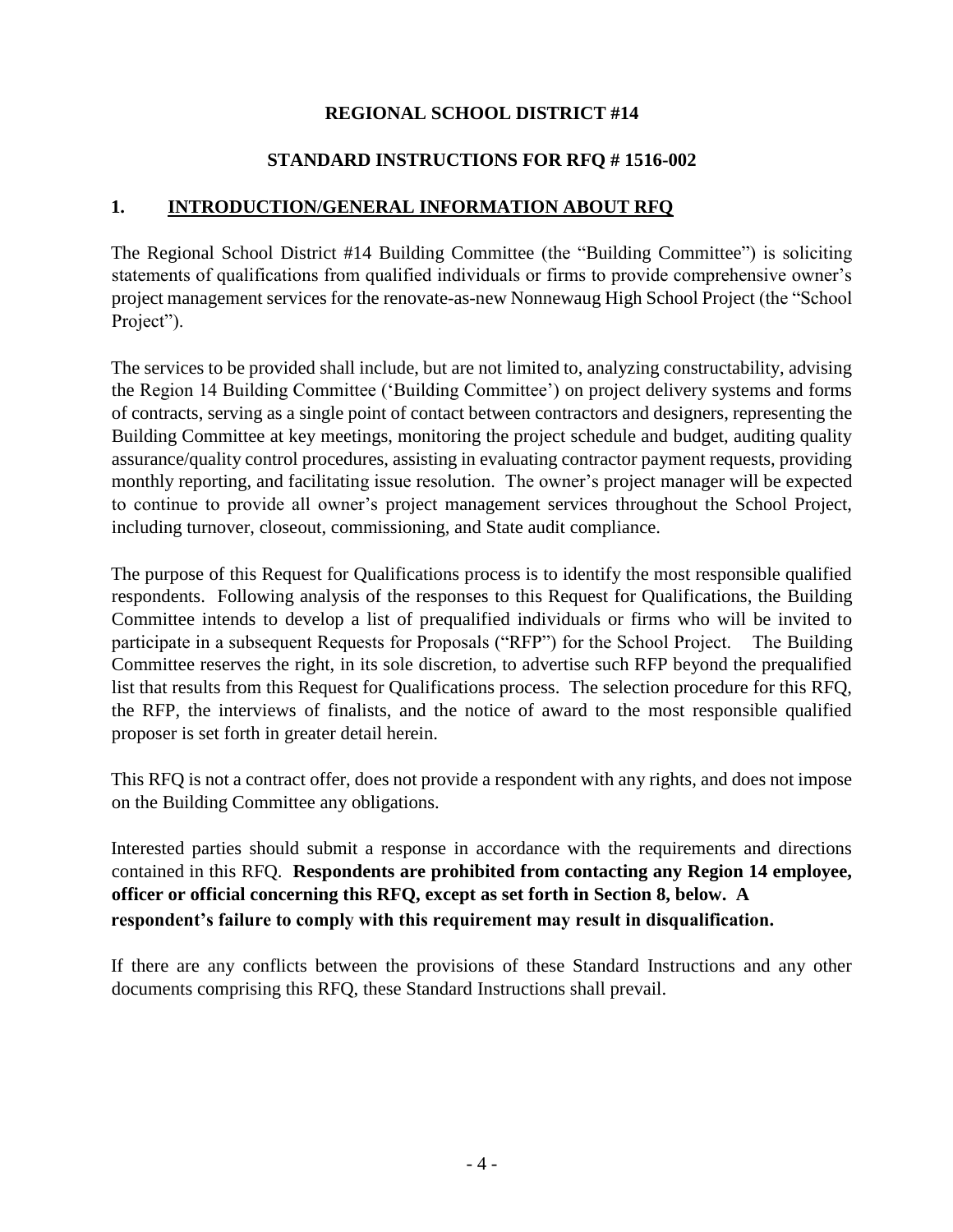## **2. SCOPE OF SERVICES**

The services to be provided shall include, but are not limited to, analyzing constructability, advising the Region 14 Building Committee on project delivery systems and forms of contracts, serving as a single point of contact between contractors and designers, representing the Region at key meetings, monitoring the project schedule and budget, auditing quality assurance/quality control procedures, assisting in evaluating contractor payment requests, providing monthly reporting, and facilitating issue resolution. The owner's project manager will be expected to continue to provide all owner's representative services throughout the School Project, including turnover, closeout, commissioning, and State audit compliance.

The Building Committee anticipates that the provision services will include, but not necessarily be limited to, the following tasks. In submitting a response to this RFQ, the proposer should address its qualifications to provide and experience with the provision of such services:

- 1. Undertake the management of, and be the owner's representative facilitator for, the School Project.
- 2. Provide consultation services and advice by working closely with Region 14's architects/engineer, construction manager, Board of Education staff, relevant Town and State offices and officials, and the community at large on every aspect of the School Project.
- 3. Assist with the completion of, review and provide input on developing and submitting required Town and State filings (with associated back-up), including funding authorization requests and reimbursement requests to the State of Connecticut.
- 4. Work closely with the CT State Department of Education, the CT State Department of Administrative Services, Division of Construction Services Office of School Construction Grants, and all appropriate Town and Board of Education staff on all aspects of the School Project, including the grant and reimbursement application and management process.
- 5. Make required presentations to all appropriate Town bodies (including, but not limited to the Board of Selectmen, the appropriate land use boards, and others (including in conjunction with Region 14 architects, engineers and construction managers where appropriate).
- 6. Review and oversee critical path schedules for design and construction provided by others.
- 7. Review and oversee project budgets, schedules and cash flow projections.
- 8. Oversee and coordinate detailed School Project cost estimating and any required reconciliation between estimates and budgets. Identify cost control and value management options to keep the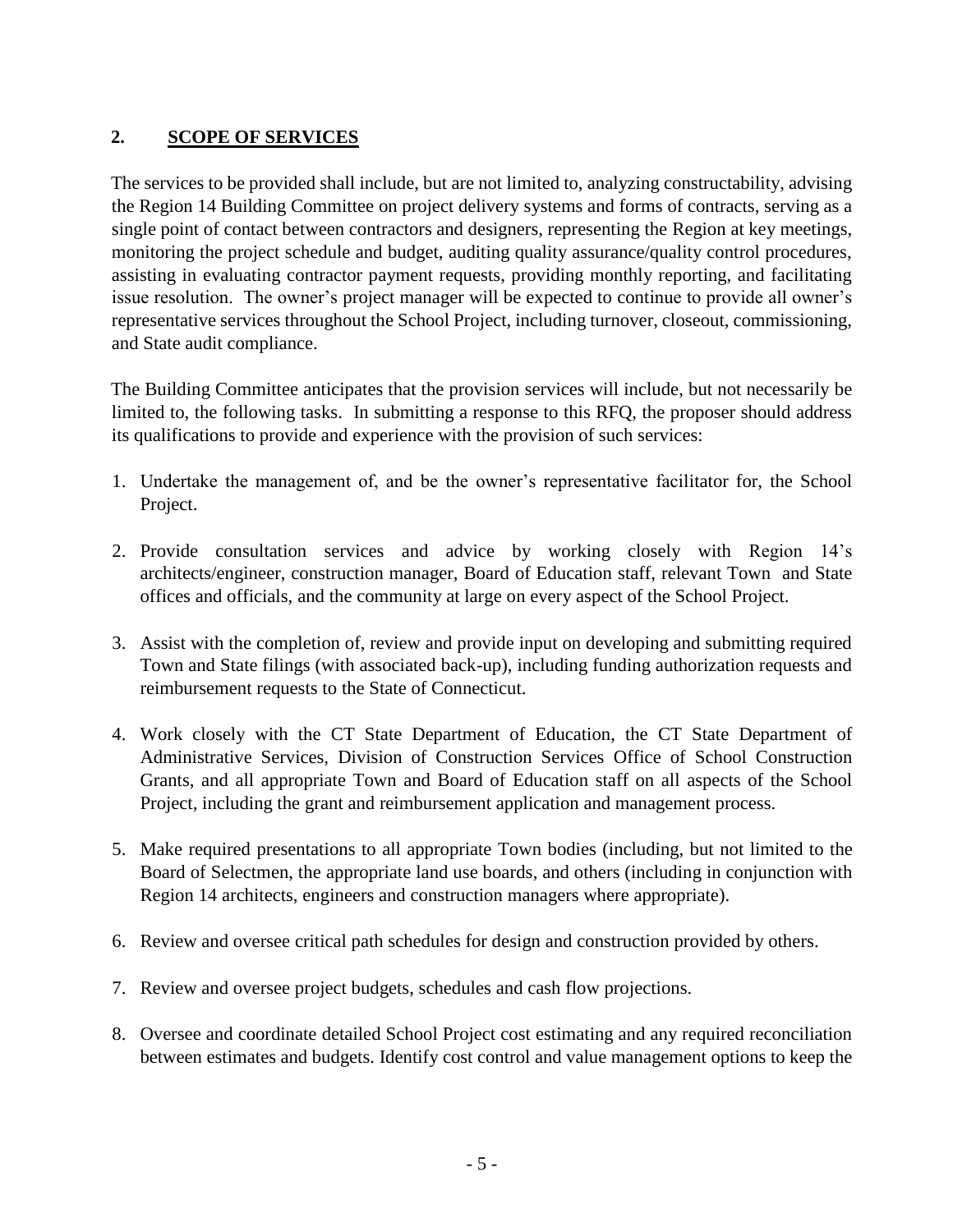School Project on budget and ensure compliance with Town and Board of Education approvals, State reimbursement requirements, and School Project specifications.

- 9. Provide oversight for efficient and comprehensive communications and tracking of critical project elements (e.g., requests for information (RFI's); change orders, project master schedule and budget, submittals, addendums, meeting minutes, schedules, etc.).
- 10. Assist in the monitoring and reporting on contract manager, contractor, and subcontractor compliance with all local, state, and federal requirements.
- 11. Develop and implement a system for review and processing of change order, including State Change Orders to relevant state officials (e.g., the CT DAS Division of Construction Services Office of School Construction Grants).
- 12. Attend (and, where required, represent the Region 14 Building Committee at all School Project meetings, including job meetings, and any other meetings as required.
- 13. Document, retain and post meeting minutes as needed.
- 14. Develop and implement a procedure for review, approval and processing of contractor and professional consultant requests for payment.
- 15. Assist Region 14 to resolve any questions that arise during the School Project program planning, design development, bidding, and construction.
- 16. Prepare and maintain a system for reporting to the Connecticut Department of Education, CT DAS Division of Construction Services Office of School Construction Grants.
- 17. Determine final completion and turnover to Region 14 of all required materials.
- 18. Coordinate the completion and construction phase closeout of all projects including but not limited to: ensuring all appropriate documents are submitted, warranty issue oversight, owner implemented changes and/or additions to the School Project.
- 19. Prepare for and assist in the State of Connecticut project audit process.
- 20. Review Certified Payrolls for reasonableness, completeness, and compliance with the law.
- 21. Provide Value Management/Engineering Oversight.
- 22. Assist with State of Connecticut High Performance Building Certification Process.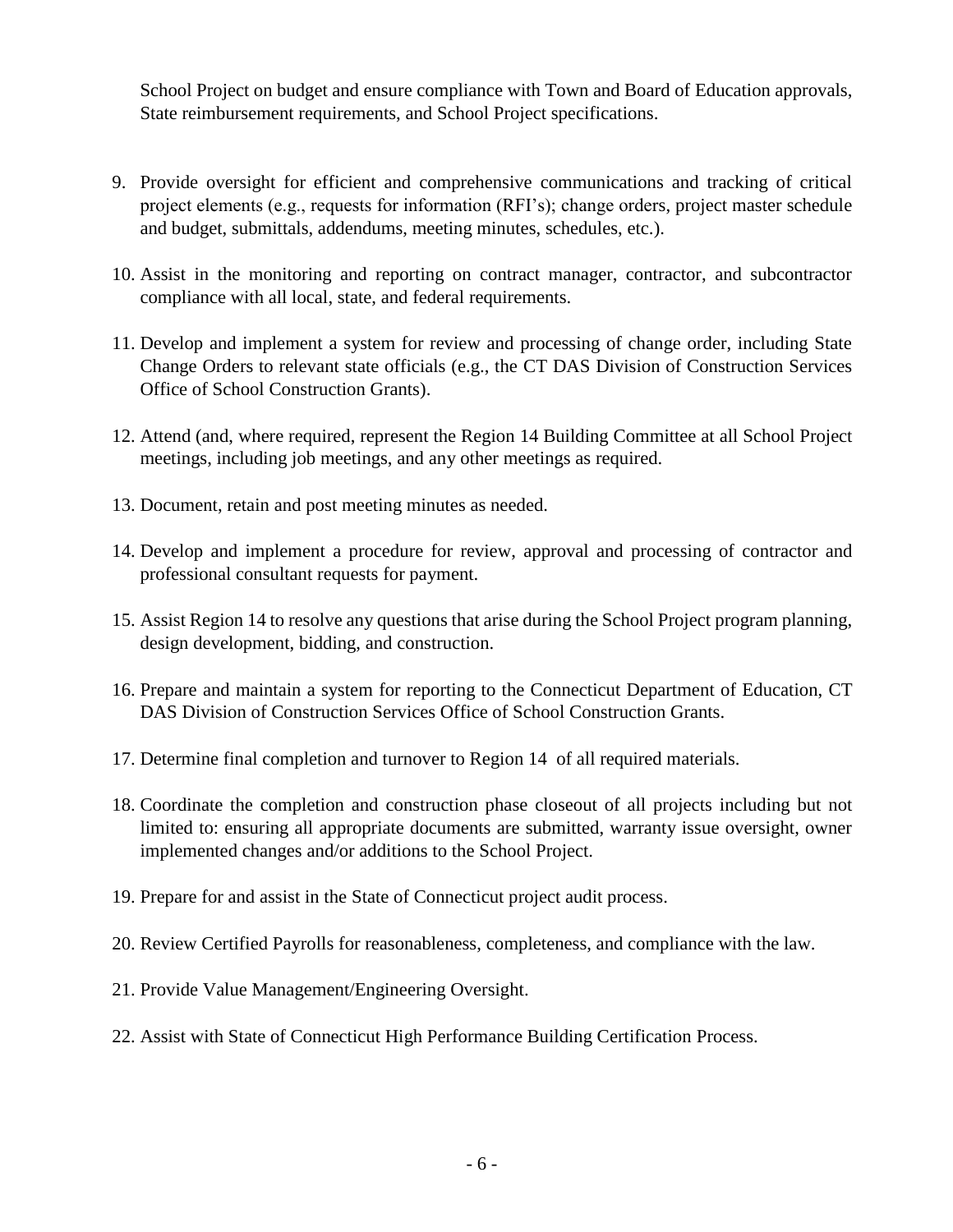- 23. Provide documentation management services (e.g., warranties, as-builts, manuals, etc.).
- 24. Coordinate Schedules and Deliveries and review Payment Requests/Invoices.
- 25. The owner's project manager is prohibited from working on the School Project in additional capacities (e.g., as an architect, construction manager, engineer, or in the trade packages).

#### **3. MINIMUM AND PREFERRED QUALIFICATIONS**

The Building Committee expects each respondent to meet at least the following minimum qualifications:

- 1. The owner's project manager must have demonstrated experience as a construction manager, owner's representative, or architect in the completion at least two (2) school construction projects in Connecticut, with a budget of at least \$25 million each, in the last ten (10) years.
- 2. Preference will be given to demonstrated experience with providing such services in conjunction with new-school construction on the site of an occupied school.
- 3. The owner's project manager must have demonstrated owner's representative, project management, and/or construction management experience a minimum of \$150 million in State-approved projects.
- 4. The owner's project manager must have demonstrated experience providing construction management, owner's representative, or architectural services to multiple public school districts in Connecticut.
- 5. The owner's project manager must have demonstrated strong owner's representative and project management skills, including but not limited to, extensive construction experience, change order evaluation, critical path scheduling and budget oversight. The selected firm must demonstrate the ability to work collaboratively with towns, school boards, building committees, architects and construction managers.
- 6. The School Project will be subject to requirements of the State of Connecticut Department of Administrative Services, Division of Construction Services Office of School Construction Grants. Candidates shall demonstrate project experience working with and extensive knowledge of these agencies and their requirements.

The written response to this RFQ must also include the following information, which shall be used as criteria for selecting firms from which to solicit RFP responses, finalists to be interviewed, and the firm ultimately selected as the most responsible qualified proposer to serve as the owner's representative: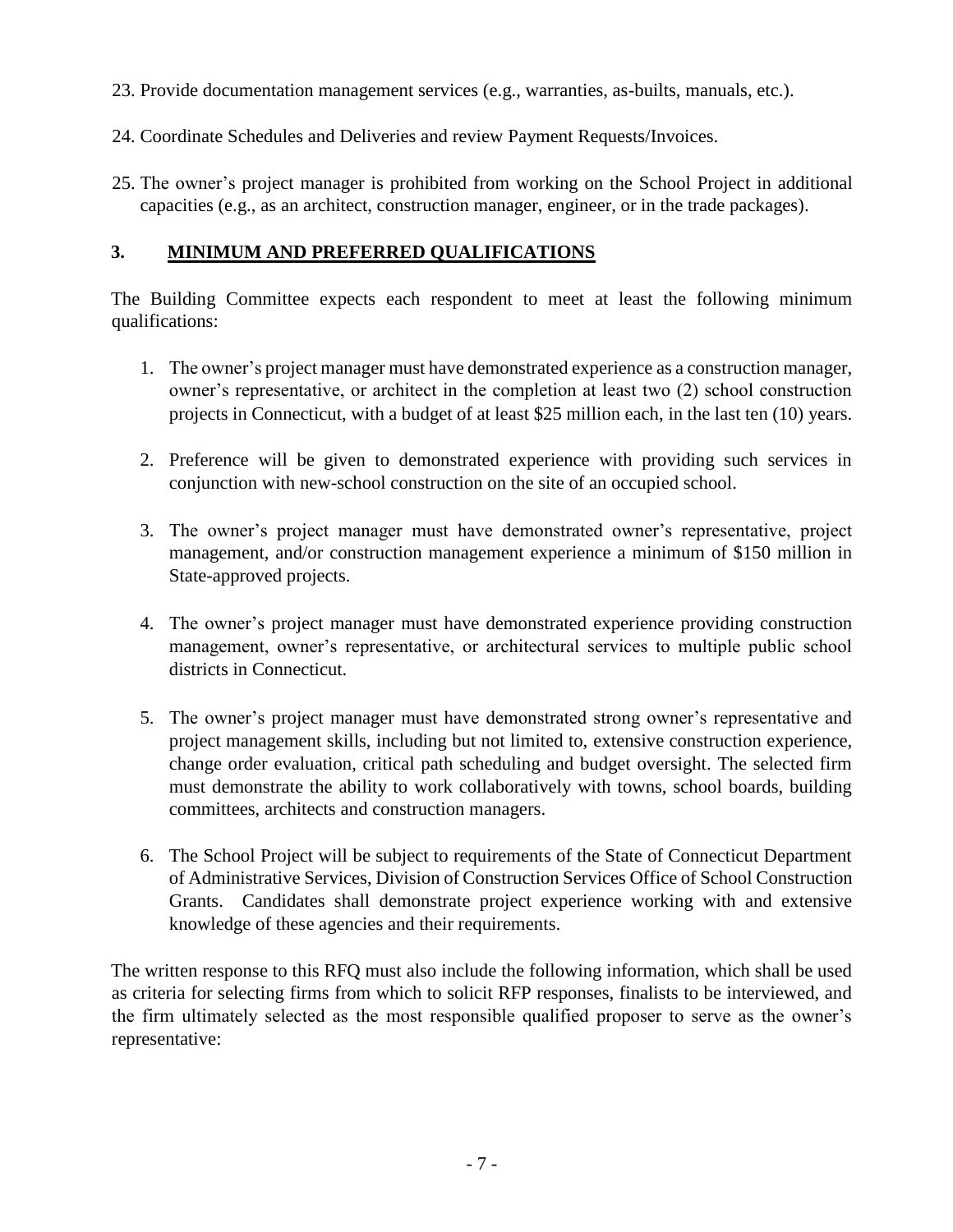1. List the school districts and projects for which the firm has provided complete Owner's Project Management, construction oversight or Construction Management services. Include only current projects or projects completed within the last ten (10) years. Include specific information on projects (i.e. description, size, value, schedule, type of Owner's Representative Agreement), organizational structure with owner and current owner references, project's budget at start of project and completion of project, and project's anticipated completion date at start of project and when project was completed.

2. Describe experience with working with community and government on local and state level, particularly in the context of new school construction.

3. Indicate who will be providing mechanical, engineering, plumbing (MEP) knowledge, schedule and cost estimating capabilities if such services will be subcontracted.

4. Describe experience with defining and implementing The State of Connecticut High Performance Building Standards, the requirements for state grants and/or reimbursement from the State of Connecticut Department of Administrative Services, Division of Construction Services Office of School Construction Grants and other laws and regulations applicable to Connecticut school construction.

5. Demonstrate understanding of and ability to meet owner's representative goals and ability to provide the scope of services set forth in this RFQ.

6. Describe experience working with "at risk" construction managers and a guaranteed maximum price ("GMP") contracts.

7. Describe experience working with architects, engineers, commissioning agents and other consultants during design and construction activities, particularly renovate-as-new school design.

8. Demonstrate successful experience with State audits of completed projects. Cite examples of a minimum of three (3) audited school projects.

## **4. RIGHT TO AMEND OR TERMINATE THE RFQ**

Region 14 may, before or after the submission deadline and in its sole discretion, clarify, modify, amend or terminate this RFQ if the Region determines it is in the Region's best interest. Any such action shall be effected by a posting on the Region 14 website, [www.ctreg14.org,](http://www.ctreg14.org/) under "Board of Education," "Building Projects. **Each respondent is responsible for checking the Region 14 website to determine if the Region 14 Building Committee has issued any addenda and, if so, to complete its response in accordance with the RFQ as modified by the addenda.**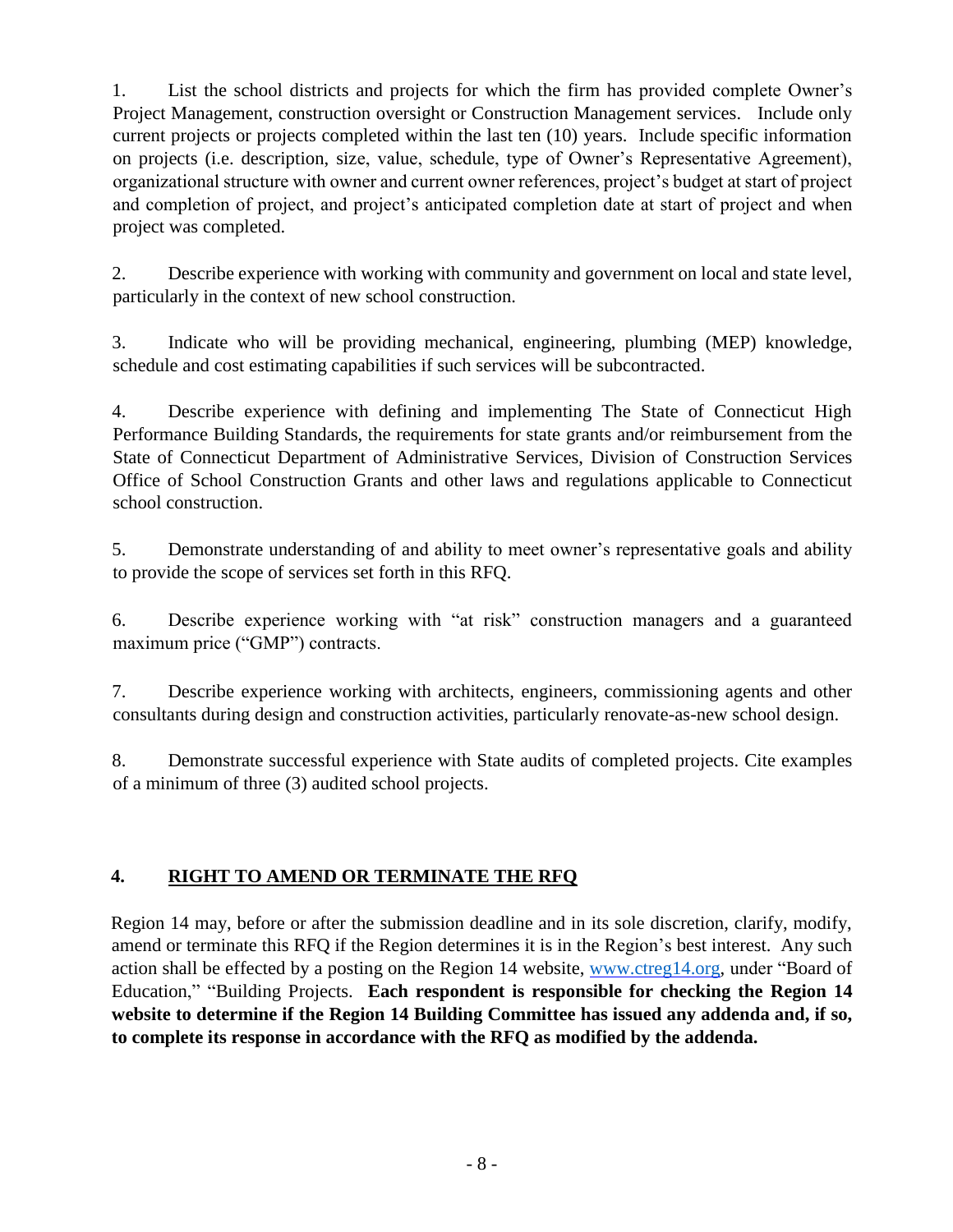#### **5. KEY DATES RFQ Submission Deadline: February 16, 2016**, **3:00 p.m**.

## **6. OBTAINING THE RFQ**

All documents that are a part of this RFQ may be on the Region 14 website, [www.ctreg14.org,](http://www.ctreg14.org/) under "Board of Education," "Building Projects."

## **7. RESPONSE INSTRUCTIONS**

Responses must be received in the Mr. Wayne McAllister, Director of Finance and Operations, P.O. Box 469, 5 Minortown Rd., Woodbury, CT 06798. By 3:00 p.m. on Monday, February 15, 2016. Postmarks prior to the submission deadline do **NOT** satisfy this condition. The Region 14 Building Committee will not accept responses by e-mail or fax. Respondents are solely responsible for ensuring timely delivery. The Region 14 Building Committee will not accept late submissions.

One (1) original and nineteen (19) hard copies of all required documents and information must be submitted in sealed, opaque envelopes clearly labeled with the respondent's name, the respondent's address, the words **"RFQ DOCUMENTS**,**"** and the **RFQ Title, RFQ Number, and RFQ Submission Deadline**. The Building Committee may decline to accept responses received in unmarked envelopes that Region 14 opens in its normal course of business. The Building Committee may, but shall not be required to, return such responses and inform the respondent that the documents may be resubmitted in a sealed envelope properly marked as described above.

Responses may be withdrawn personally or in writing provided that Region 14 receives the withdrawal prior to the time and date of the response deadline. Responses are considered valid, and may not be withdrawn, cancelled or modified, for sixty (60) days after the response deadline, to give the Building Committee sufficient time to review the responses, investigate the respondents' qualifications, secure any required municipal approvals, and take whatever additional steps the Building Committee in its sole discretion deems to be in its best interests.

An authorized person representing the legal entity of the respondent must sign the response and all forms included in this RFQ.

Responses shall be organized and presented in the order listed below to assist the Building Committee in reviewing them. Responses should be presented in sufficient detail to respond thoroughly to each requirement and expected service described in this RFQ:

a. A Table of Contents, including clear identification of the material provided by section and number;

b. A cover letter containing the respondent's interest in providing the owner's project management services and any other information that would assist the Region 14 Building Committee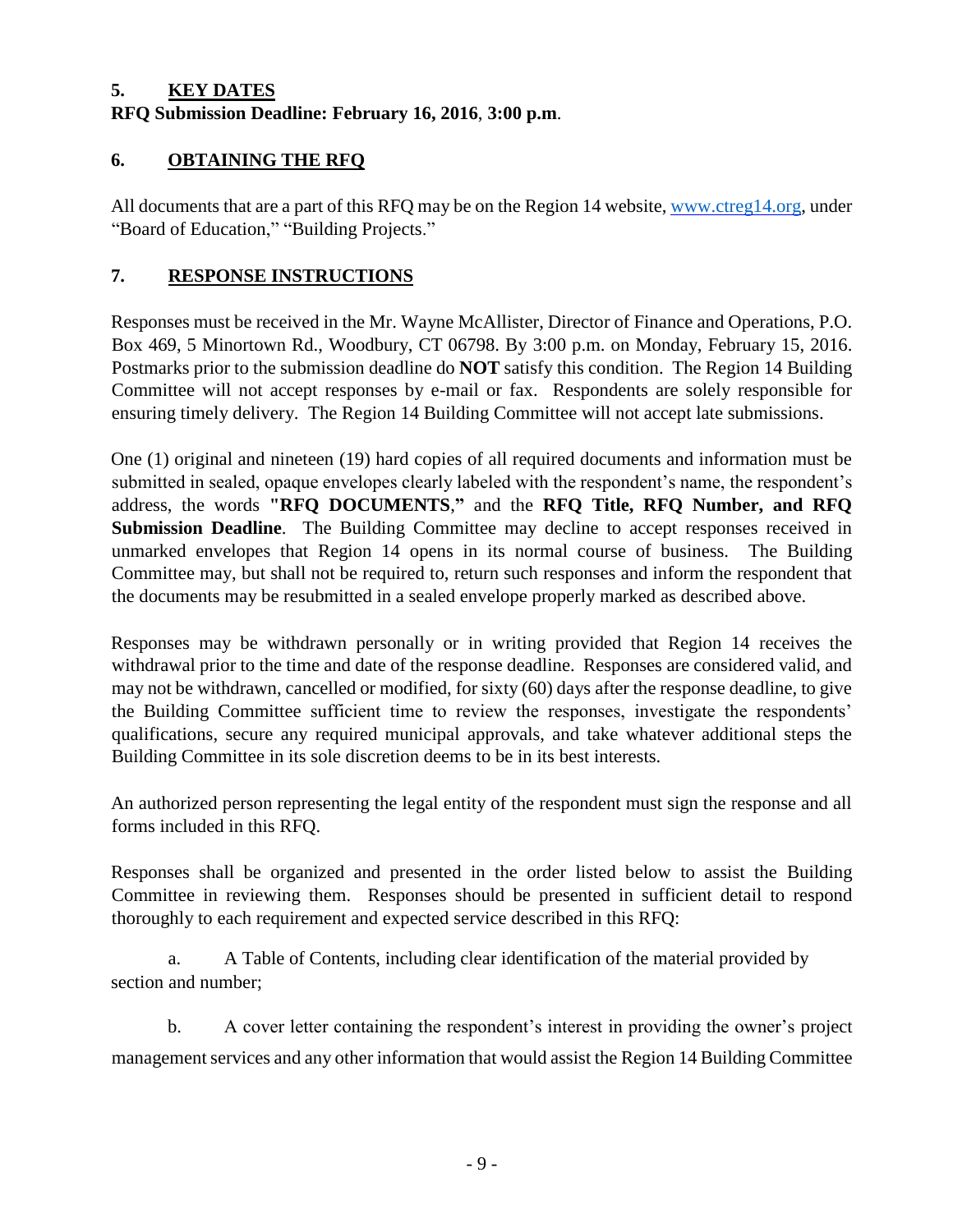in making a selection; c. The name, telephone number, and e-mail address of the person to be contacted for further information or clarification;

d. A background statement, including a description of the firm or individual submitting the proposal and the applicable State of Connecticut license numbers;

> e. A list of the respondent's staff members, a description of their background and experiences, and a description of role(s) they have been assigned in similar consulting arrangements;

f. A complete list of similar professional service engagements during the most recent five (5) years, including the client name, and the client contact's name, address and telephone number. Please also identify by name and complete address all sub-consultants used to perform additional services;

g. A description of the respondent's overall approach to addressing the Building Committee's need for owner's project management services, including staff availability and the respondent's ability to respond timely to the Building Committee's request for assistance. Such description should address the Minimum and Preferred Qualifications set forth in Section 3 as well as the Required Disclosures of Section 12;

h. A concluding statement of the reasons the respondent believes it/he/she is best qualified to meet the Building Committee's needs;

i. The Background Disclosure Form attached to this RFQ and more fully described in Section 12 of these Standard Instructions;

j. The Legal Status Disclosure Form attached to this RFQ and more fully described in Section 14 of these Standard Instructions; and

k. The Statement of References Form attached to this RFQ and more fully described in Section 13 of these Standard Instructions.

## **8. QUESTIONS AND AMENDMENTS**

Questions concerning the process and procedures applicable to this RFQ or the other requirements of this RFP are to be submitted **in writing** (including by e-mail) and directed **only to**:

Name: Mr. Wayne McAllister, Director of Finance and Operations P.O. Box 469, 5 Minortown Rd. Woodbury, CT 06798 [wmcallister@ctreg14.org](mailto:wmcallister@ctreg14.org)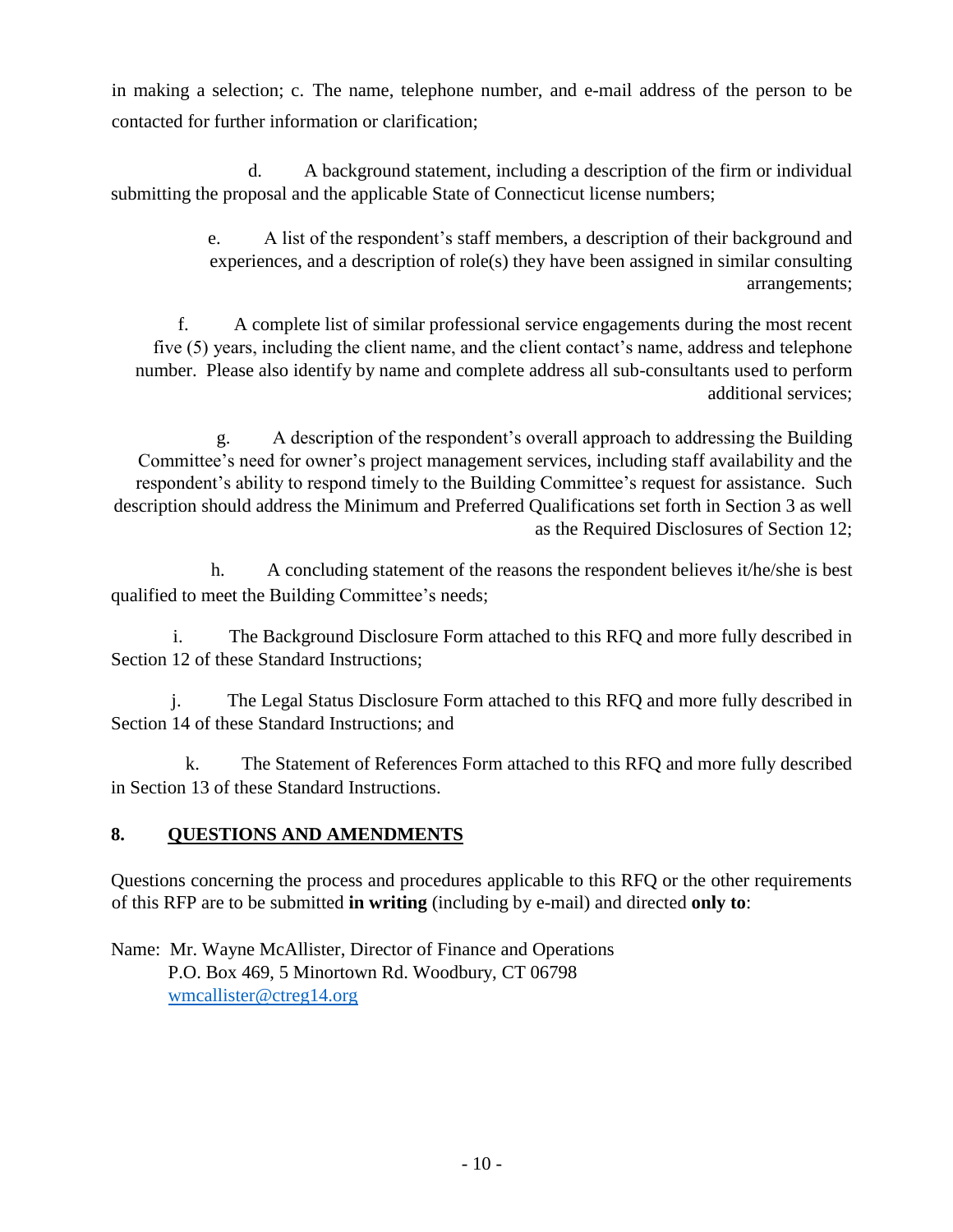### **Respondents are prohibited from contacting any other Region 14 employee, officer or official concerning this RFQ. A respondent's failure to comply with this requirement may result in disqualification.**

The appropriate Region 14 representative listed above must receive any questions from respondents no later than five (5) business days before the response deadline. That representative will confirm receipt of a respondent's questions by e-mail. Region 14 will answer all written questions by issuing one or more addenda, which shall be a part of this RFQ, containing all questions received as provided for above and decisions regarding same.

At least four (4) calendar days prior to response deadline, the Region will post any addenda on its website, [www.ctreg14.org,](http://www.ctreg14.org/) under "Board of Education," "Building Projects." **Each respondent is responsible for checking the website to determine if the Region has issued any addenda and, if so, to complete its response in accordance with the RFQ as modified by the addenda.**

No oral statement of the Region 14 Building Committee, including oral statements by the Region 14 representatives listed above, shall be effective to waive, change or otherwise modify any of the provisions of this RFQ, and no respondent shall rely on any alleged oral statement.

## **9. ADDITIONAL INFORMATION**

The Building Committee reserves the right to ask any respondent to clarify its response or to submit additional information that the Building Committee in its sole discretion deems desirable.

## **10. COSTS FOR PREPARING RESPONSE**

Each respondent's costs incurred in developing its response are its sole responsibility, and Region 14 shall have no liability for such costs.

## **11. OWNERSHIP OF RESPONSES**

All responses become Region 14's property and will not be returned to respondents.

## **12. REQUIRED DISCLOSURES**

In its Background Disclosure Form each respondent must disclose, if applicable:

- Its inability or unwillingness to meet any requirement of this RFQ, including but not only any of the anticipated future RFP contract terms contained in Section 17, below;
- If it is listed on the State of Connecticut's Debarment List;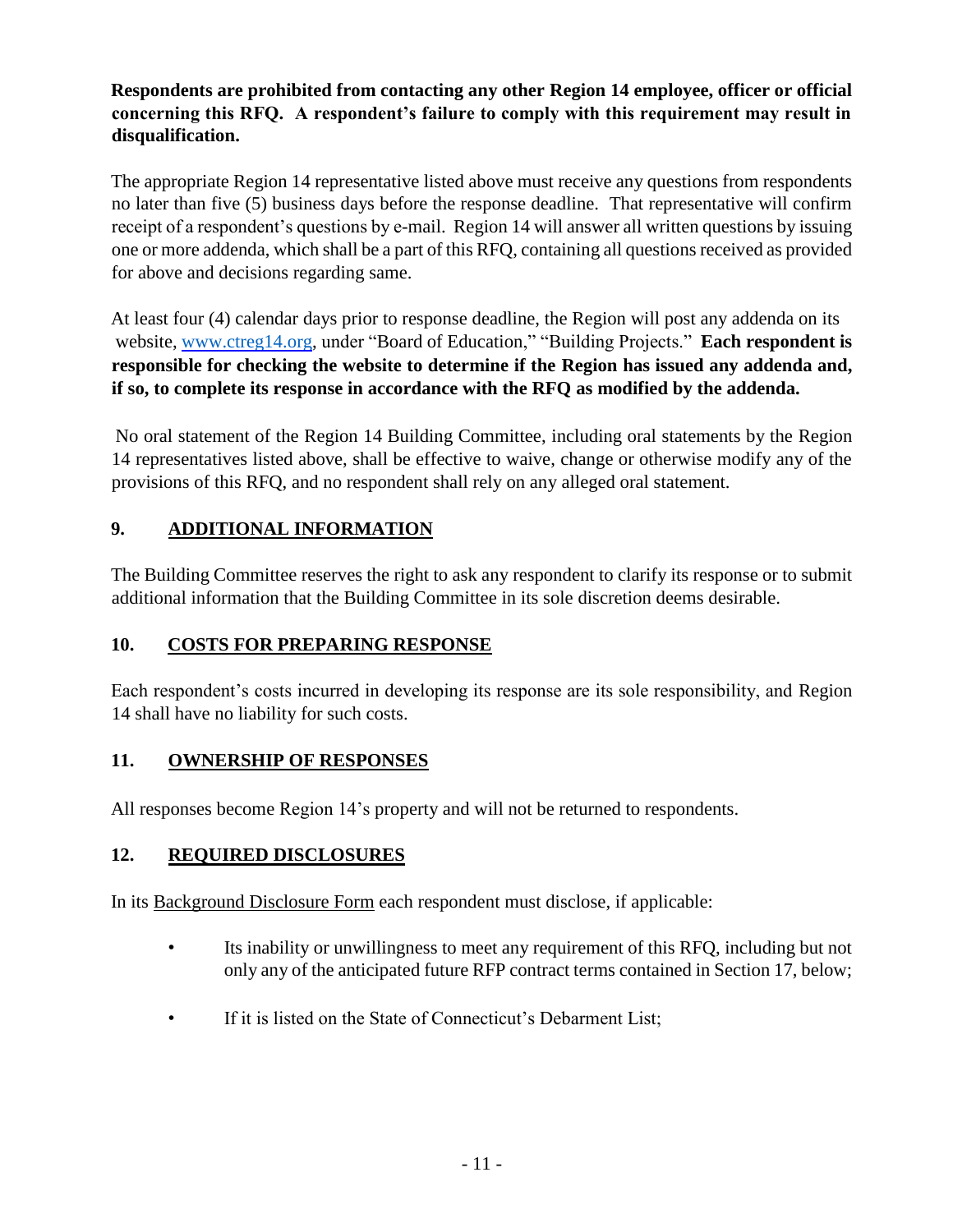- If it is ineligible, pursuant to Conn. Gen. Stat. § 31-57b, to be awarded a contract because of occupational safety and health law violations;
- All resolved and pending arbitrations and litigation matters in which the respondent or any of its principals (regardless of place of employment) has been involved within the last ten (10) years;
- All criminal proceedings in which the respondent or any of its principals (regardless of place of employment) has ever been the subject; and
- Each instance in which it or any of its principals (regardless of place of employment) has ever been found to have violated any state or local ethics law, regulation, ordinance, code, policy or standard, or to have committed any other offense arising out of the submission of proposals or bids or the performance of work on public works projects or contracts.

A respondent's acceptability based on these disclosures lies solely in the Building Committee's discretion.

## **13. REFERENCES**

Each respondent must complete and submit the Statement of References Form included in this RFQ.

## **14. LEGAL STATUS**

Each respondent must complete and submit the Legal Status Disclosure Form included in this RFQ.

If a respondent is a corporation, limited liability company, or other business entity that is required to register with the Connecticut Secretary of the State's Office, it must have a current registration on file with that office. The Building Committee may, in its sole discretion, request acceptable evidence of any respondent's legal status.

## **15. EVALUATION CRITERIA**

The Region 14 Building Committee reserves the rights to amend or terminate this Request for Qualifications, to reject any or all respondents, to request additional information, to waive any informalities or non-material deficiencies in a response, and to take any and all other action that, in the Building Committee's sole judgment, will be in its best interests.

The Region 14 Building Committee will evaluate the responses to this RFQ and select a group of individuals and/or firms from whom RFP responses, including pricing information, shall be sought. The Region 14 Building Committee will consider the following factors, among others, in evaluating responses: experience, references, capabilities, past performance, and other relevant criteria,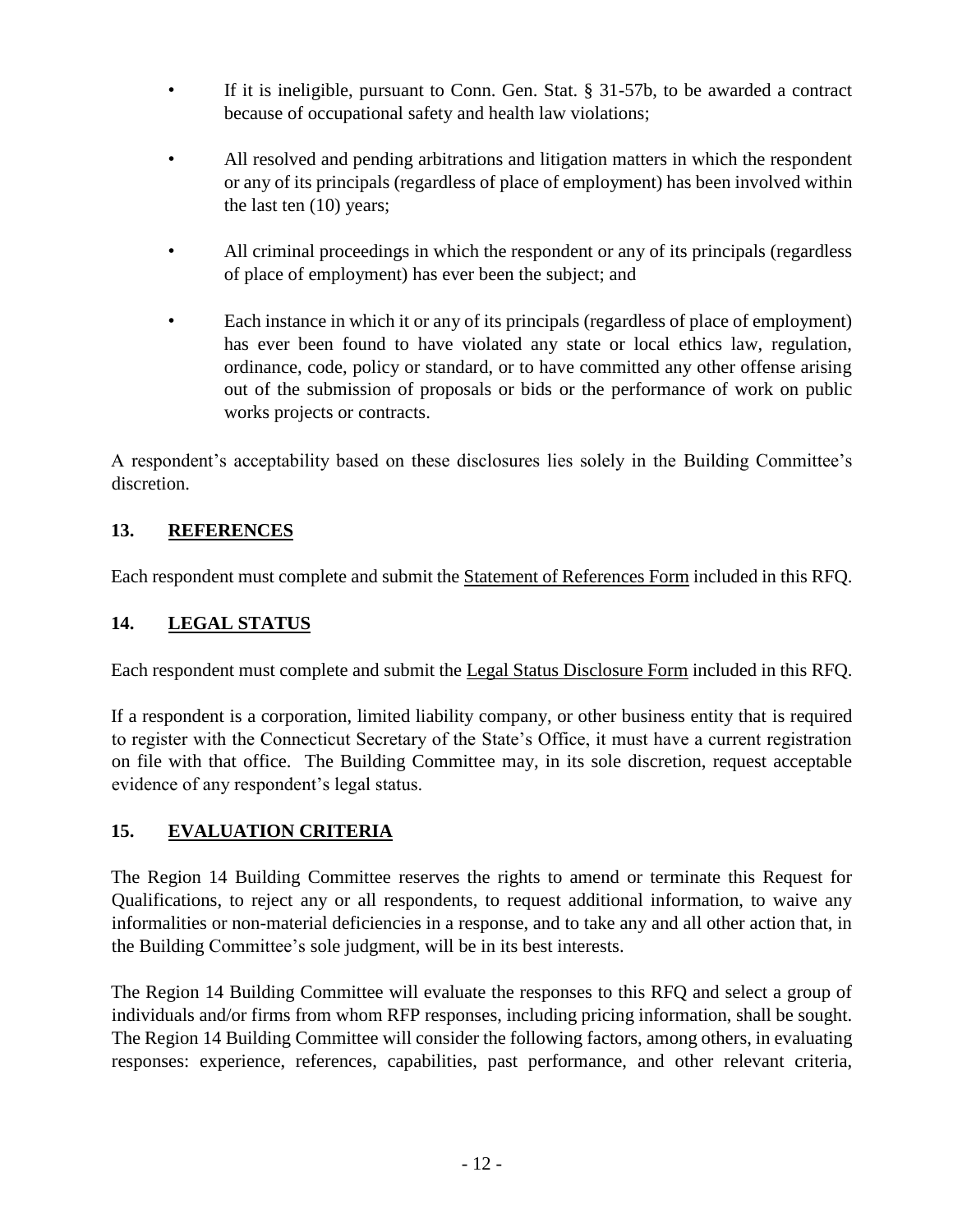including the following: accuracy, overall quality, thoroughness, and responsiveness to the Region 14 Building Committee's requirements as stated in this RFQ; the respondent's qualifications, experience, and ability to provide the services and expertise requested; ability to respond promptly to requests; past performance; and other criteria relevant to the Region's interests, including compliance with the procedural requirements stated in this RFP. The Region 14 Building Committee will not select a respondent who is in arrears or in default to the Towns of Woodbury of Bethlehem with regard to any tax, debt, contract, security or any other obligation.

The Region 14 Building Committee shall evaluate the qualifications and request proposals, including pricing information, on the basis of the factors described herein. On the basis of the received qualifications and proposals, the Region 14 Building Committee shall determine up to four (4) most responsible qualified proposers. The term "most responsible qualified proposers" means the proposer who is qualified by the Building Committee when considering price and the factors necessary for faithful performance of the School Project based on the criteria and scope of work included in the request for proposals. The Building Committee will select the most responsible qualified proposer, meaning that, in addition to price, due consideration will be given to factors such as a proposer's experience, references, capabilities, past performance, and other relevant criteria, including the Minimum and Preferred Qualifications set forth in Section 3 of this RFQ.

Such evaluation criteria shall include due consideration of the proposer's pricing for the School Project, experience with work of similar size and scope, organizational and team structure, past performance data, including, but not limited to, adherence to project schedules and project budgets and the number of change orders for projects, the approach to the work required for the contract and documented contract oversight capabilities, and other criteria specific to the project. The four (4) finalists will then be interviewed, and the Building Committee shall select the most responsible qualified proposer.

Following the receipt and evaluation of responses to 1) Requests for Qualifications, 2) Requests for Proposals, and 3) interviews of up to four (4) finalists, the Building Committee will issue a Preliminary Notice of Award. The Preliminary Notice of Award may be subject to further negotiations with the proposer. **The making of a preliminary award to a proposer does not provide the proposer with any rights and does not impose upon Region 14 any obligations. The Region 14 Building Committee is free to withdraw a preliminary award at any time and for any reason. A proposer has rights, and the Region 14 Building Committee has obligations, only if and when a contract is executed by the Building Committee and the proposer.**

If the proposer does not provide all required documents and execute the contract within ten (10) business days of the date of the Preliminary Notice of Award, unless extended by the Building Committee, the Building Committee may call any proposal security provided by the proposer and may enter into discussions with another proposer.

#### **16. COMPLIANCE WITH IMMIGRATION LAWS**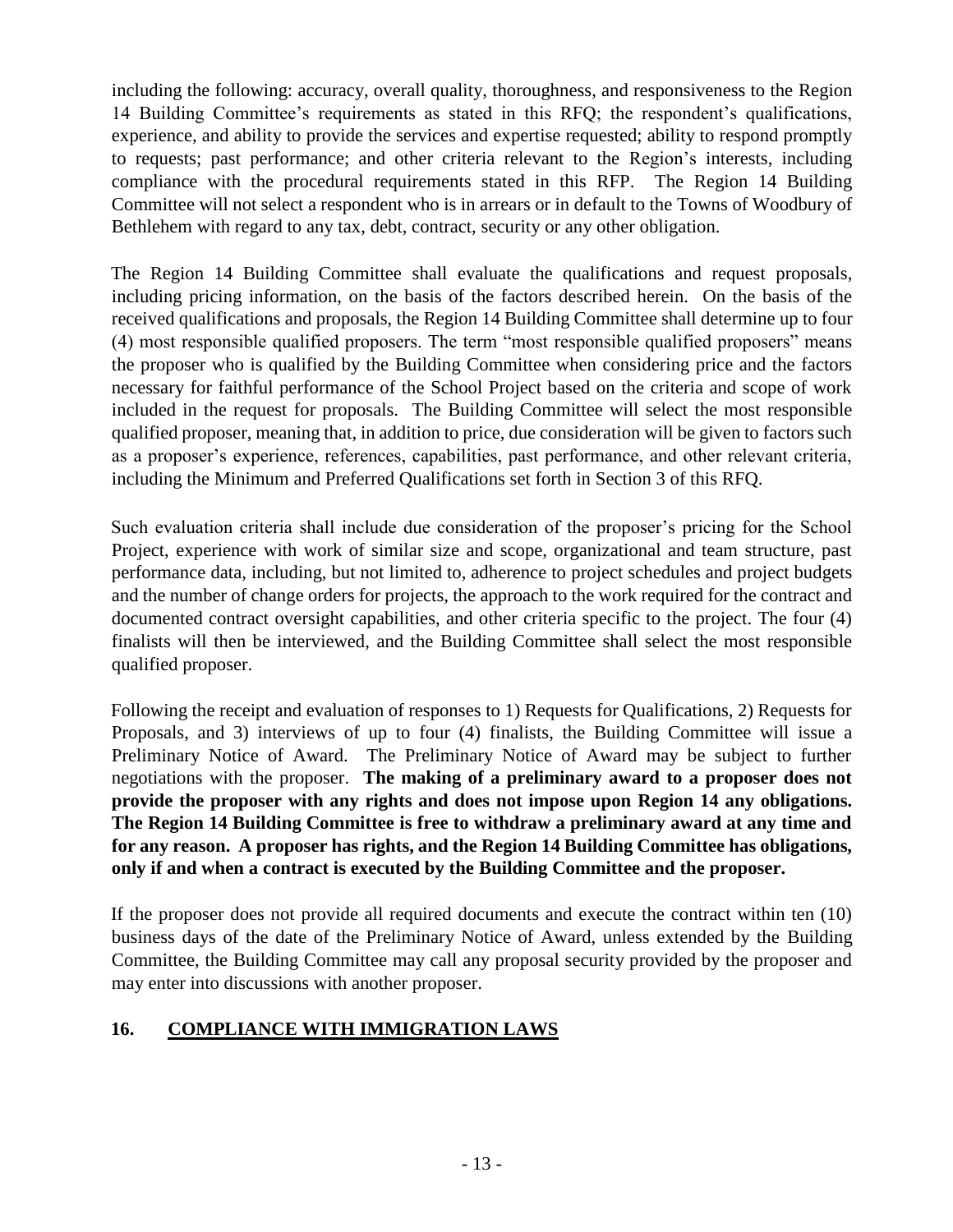By submitting a response, a respondent represents that it currently complies, and during the term of a contract resulting from an RFP will comply, with the Immigration Reform and Control Act ("IRCA") and that each person it provides under any such future contract will at all times be authorized for employment in the United States of America. Each respondent confirms that it has a properly completed Employment Eligibility Verification, Form I-9, for each person who will be assigned under any contract resulting from an RFP and that it will require each subcontractor, if any, to confirm that it has a properly completed Form I-9 for each person who will be assigned under such contract.

## **17. CONTRACT TERMS**

As stated above, the purpose of this Request for Qualifications process is to identify the most qualified respondents. Following analysis of the responses to this Request for Qualifications, the Region 14 Building Committee intends to develop a list of prequalified individuals or firms who will be invited to participate in a subsequent RFP for the School Project. The Building Committee will then select up to four (4) finalists from the RFP respondents to be interviewed. Following interviews, the Building Committee shall issue a Preliminary Notice of Award to the finalist it deems to be the most responsible qualified proposer (the "Successful Proposer").

The following provisions will be among the mandatory terms of the Region 14 Building Committee's contract with a Successful Proposer. If a respondent is unwilling or unable to meet any of these Contract Terms, the respondent must disclose that inability or unwillingness in its Background Disclosure Form (see Section 12 of these Standard Instructions). The Region 14 Building Committee reserves the right to modify or include other provisions in its contracts as the Region 14 Building Committee, in its sole discretion, deems necessary or advisable in a given RFP. a. DEFENSE, HOLD HARMLESS AND INDEMNIFICATION

The Successful Proposer agrees, to the fullest extent permitted by law, to defend, indemnify, and hold harmless the Region 14, its employees, officers, officials, agents, volunteers and independent contractors, including any of the foregoing sued as individuals (collectively, the "Region 14 Indemnified Parties"), from and against all proceedings, suits, actions, claims, damages, injuries, awards, judgments, losses or expenses, including attorney's fees, arising out of or relating, directly or indirectly, to the Successful Proposer's malfeasance, misconduct, negligence or failure to meet its obligations under the RFQ or the Contract. The Successful Proposer's obligations under this section shall not be limited in any way by any limitation on the amount or type of the Successful Proposer's insurance. Nothing in this section shall obligate the Successful Proposer to indemnify the Region 14 Indemnified Parties against liability for damage arising out of bodily injury to persons or damage to property caused by or resulting from the negligence of the Region 14 Indemnified Parties.

In any and all claims against the Region 14 Indemnified Parties made or brought by any employee of the Successful Proposer, or anyone directly or indirectly employed or contracted with by the Successful Proposer, or anyone for whose acts or omissions the Successful Proposer is or may be liable, the Successful Proposer's obligations under this section shall not be limited by any limitation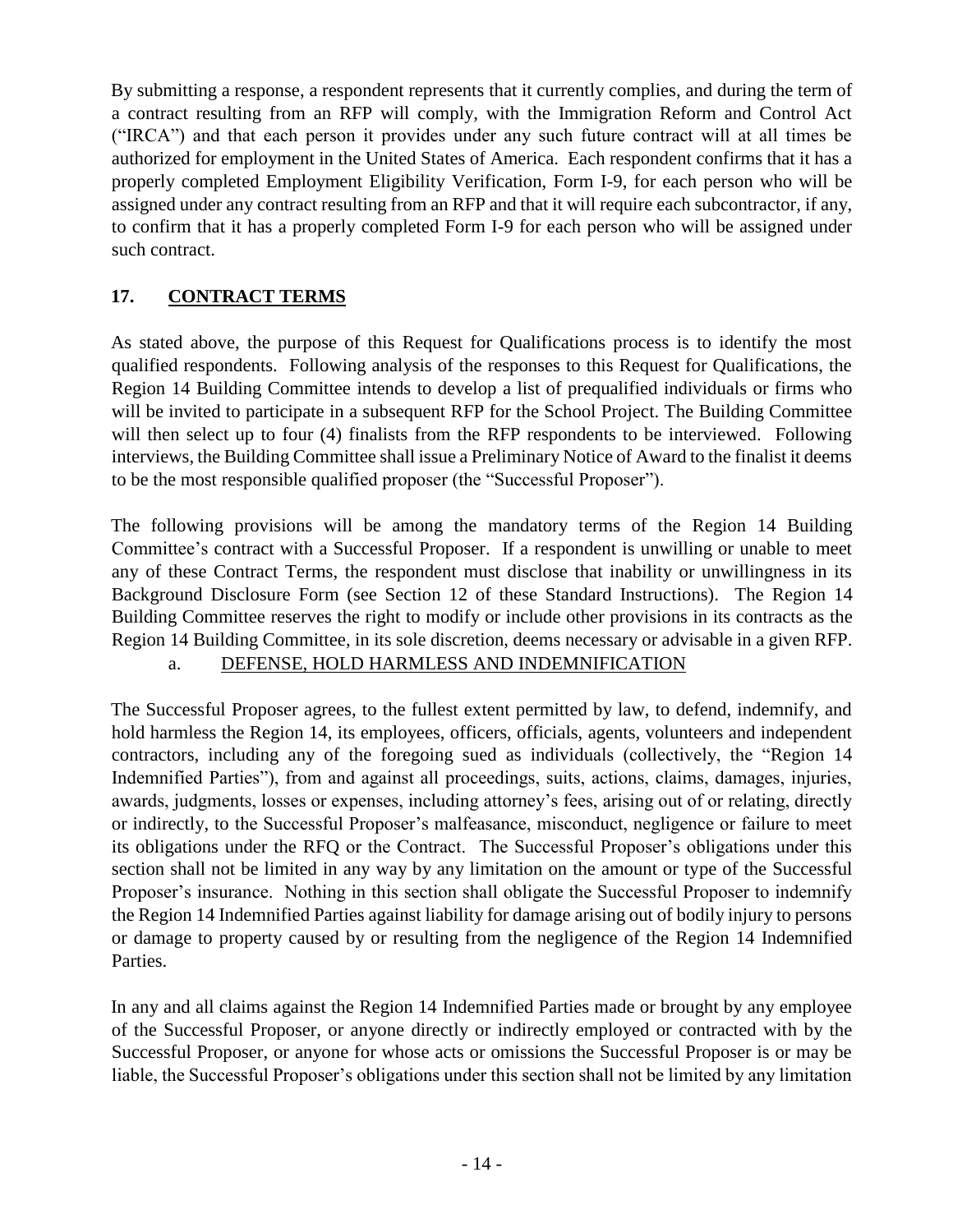on the amount or type of damages, compensation or benefits payable by the Successful Proposer under workers' compensation acts, disability benefit acts, or other employee benefits acts.

The Successful Proposer shall also be required to pay any and all attorney's fees incurred by the region 14 Indemnified Parties in enforcing any of the Successful Proposer's obligations under this section, which obligations shall survive the termination or expiration of the RFP and the Contract.

#### **As a municipal agency of the State of Connecticut, Region 14 will NOT defend, indemnify, or hold harmless the Successful Proposer.**

## b. COMPLIANCE WITH IMMIGRATION LAWS

The Successful Proposer shall defend, indemnify, and hold harmless Region 14, its employees, officers, officials, agents, volunteers and independent contractors, including any of the foregoing sued as individuals (collectively, the "Region 14 Indemnified Parties"), against any and all proceedings, suits, actions, claims, damages, injuries, awards, judgments, losses or expenses, including fines, penalties, punitive damages, attorney's fees and costs, brought or assessed against, or incurred by, the region 14 Indemnified Parties related to or arising from the obligations under the Immigration Reform and Control Act ("IRCA") imposed upon the Successful Proposer or its subcontractor. The Successful Proposer shall also be required to pay any and all attorney's fees and costs incurred by the Region 14 Indemnified Parties in enforcing any of the Successful Proposer's obligations under this provision, whether or not a lawsuit or other proceeding is commenced, which obligations shall survive the termination or expiration of the contract.

## c. ADVERTISING

The Successful Proposer shall not name Region 14 in its advertising, news releases, or promotional efforts without Region 14's prior written approval.

If it chooses, the Successful Proposer may list Region 14 in a Statement of References or similar document required as part of its response to a public procurement. Region 14's permission to the Successful Proposer to do so is not a statement about the quality of the Successful Proposer's work or Region 14's endorsement of the Successful Proposer.

## d. W-9 FORM

The Successful Proposer must provide Region 14 with a completed W-9 form before contract execution.

## e. INSURANCE

The Successful Proposer shall maintain and keep in force, at its sole cost and expense, at least the insurance listed in the Insurance Requirements that are a part of this RFQ.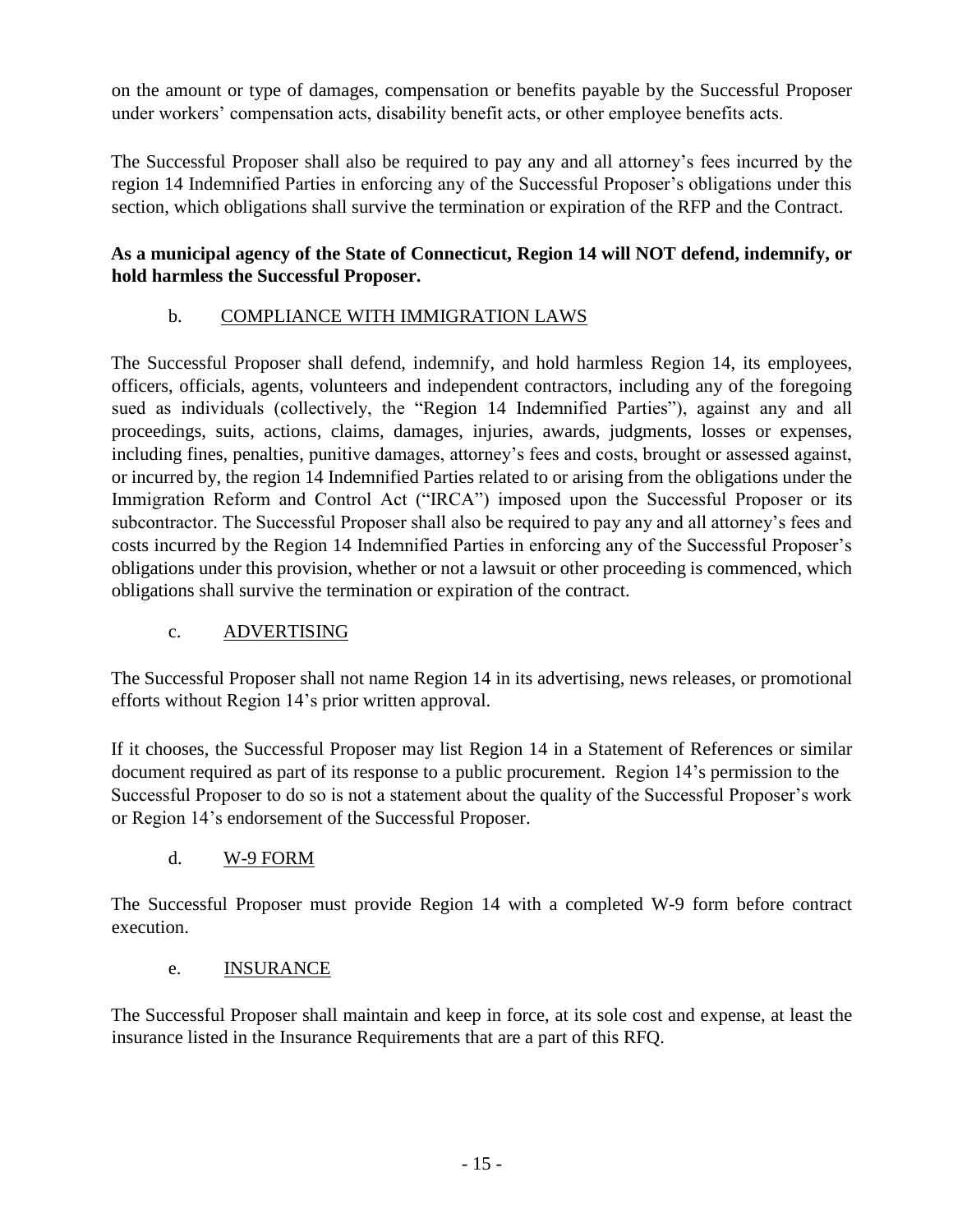## f. PAYMENTS

Proposers are encouraged to offer discounts for early payment. All other payments are to be made 30 days after the appropriate Region 14 employee receives and approves the invoice.

### g. REGION 14 INSPECTION OF WORK

Region 14 may inspect the Successful Proposer's work at all reasonable times. This right of inspection is solely for the Region's benefit and does not transfer to the Region the responsibility for discovering patent or latent defects. The Successful Proposer has the sole and exclusive responsibility for performing in accordance with the contract.

#### h. REJECTED WORK OR MATERIALS

The Successful Proposer, at its sole cost and expense, shall remove from Region 14's property rejected items, commodities and/or work within 48 hours of the region's notice of rejection. Immediate removal may be required when safety or health issues are present.

#### i. MAINTENANCE AND AVAILABILITY OF RECORDS

The Successful Proposer shall maintain all records related to the work described in the RFQ for a period of five (5) years after final payment under the contract or until all pending, state and federal audits are completed, whichever is later. Such records shall be available for examination and audit by the Region, state and federal representatives during that time.

## j. SUBCONTRACTING

Prior to entering into any subcontract agreement(s) for the work described in the contract, the Successful Proposer shall provide the Region 14 Building Committee with written notice of the identity (full legal name, street address, mailing address (if different from street address), and telephone number) of each proposed subcontractor. The Building Committee shall have the right to object to any proposed subcontractor by providing the Successful Proposer with written notice thereof within seven (7) business days of receipt of all required information about the proposed subcontractor. If the Building Committee objects to a proposed subcontractor, the Successful Proposer shall not use that subcontractor for any portion of the work described in the contract.

All permitted subcontracting shall be subject to the same terms and conditions as are applicable to the Successful Proposer. The Successful Proposer shall remain fully and solely liable and responsible to the Building Committee for performance of the work described in the contract. The Successful Proposer also agrees to promptly pay each of its subcontractors within thirty (30) days of receipt of payment from region 14 or otherwise in accordance with law. The Successful Proposer shall assure compliance with all requirements of the contract. The Successful Proposer shall also be fully and solely responsible to the Building Committee for the acts and omissions of its subcontractors and of persons employed, whether directly or indirectly, by its subcontractor(s).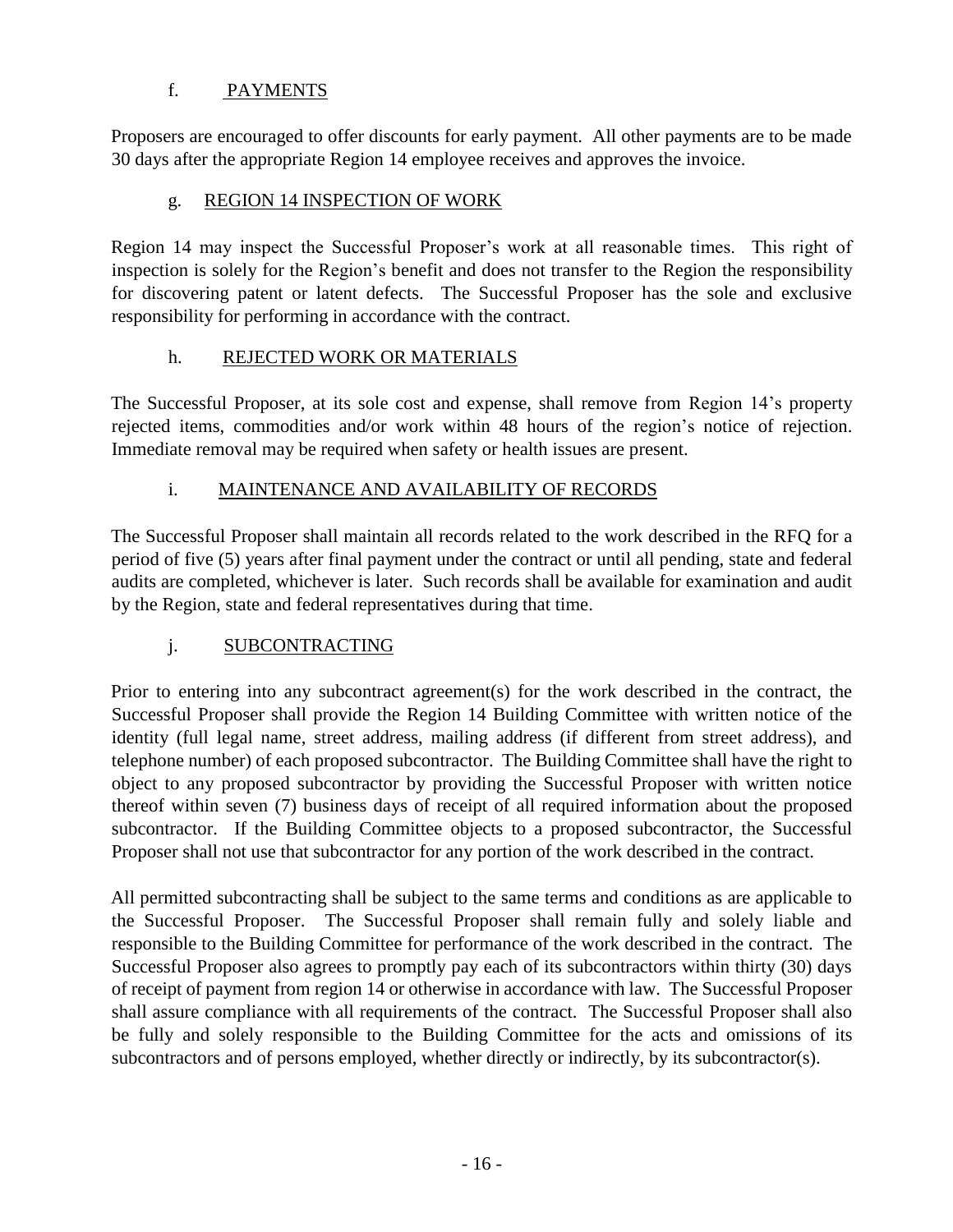## k. WORKERS COMPENSATION

Prior to contract execution, Region 14 will require the Successful Proposer to provide a current statement from the State Treasurer that, to the best of the State Treasurer's knowledge and belief, as of the date of the statement, the Successful Proposer was not liable to the State for any workers' compensation payments made pursuant to Conn. Gen. Stat. § 31-355.

## l. COMPLIANCE WITH LAWS

The Successful Proposer shall comply with all applicable laws, regulations, ordinances, codes and orders of the United States, the State of Connecticut and the Town of Woodbury related to its proposal and the performance of the work described in the contract.

## m. LICENSES AND PERMITS

The Successful Proposer certifies that, throughout the contract term, it shall have and provide proof of all approvals, permits and licenses required by Region 14 and/or any local, state or federal authority. The Successful Proposer shall immediately and in writing notify Region 14 of the loss or suspension of any such approval, permit or license.

## n. AMENDMENTS

The contract may not be altered or amended except by the written agreement of both parties.

## o. ENTIRE AGREEMENT

It is expressly understood and agreed that the contract contains the entire agreement between the parties, and that the parties are not, and shall not be, bound by any stipulations, representations, agreements or promises, oral or otherwise, not printed or inserted in the contract or its attached exhibits.

## p. VALIDITY

The invalidity of one or more of the phrases, sentences or clauses contained in the contract shall not affect the remaining portions so long as the material purposes of the contract can be determined and effectuated.

## q. CONNECTICUT LAW AND COURTS

The contract shall be governed by and construed in accordance with the internal laws (as opposed to the conflicts of law provisions) of the State of Connecticut, and the parties irrevocably submit in any suit, action or proceeding arising out of the contract to the jurisdiction of the United States District Court for the District of Connecticut or of any court of the State of Connecticut, as applicable.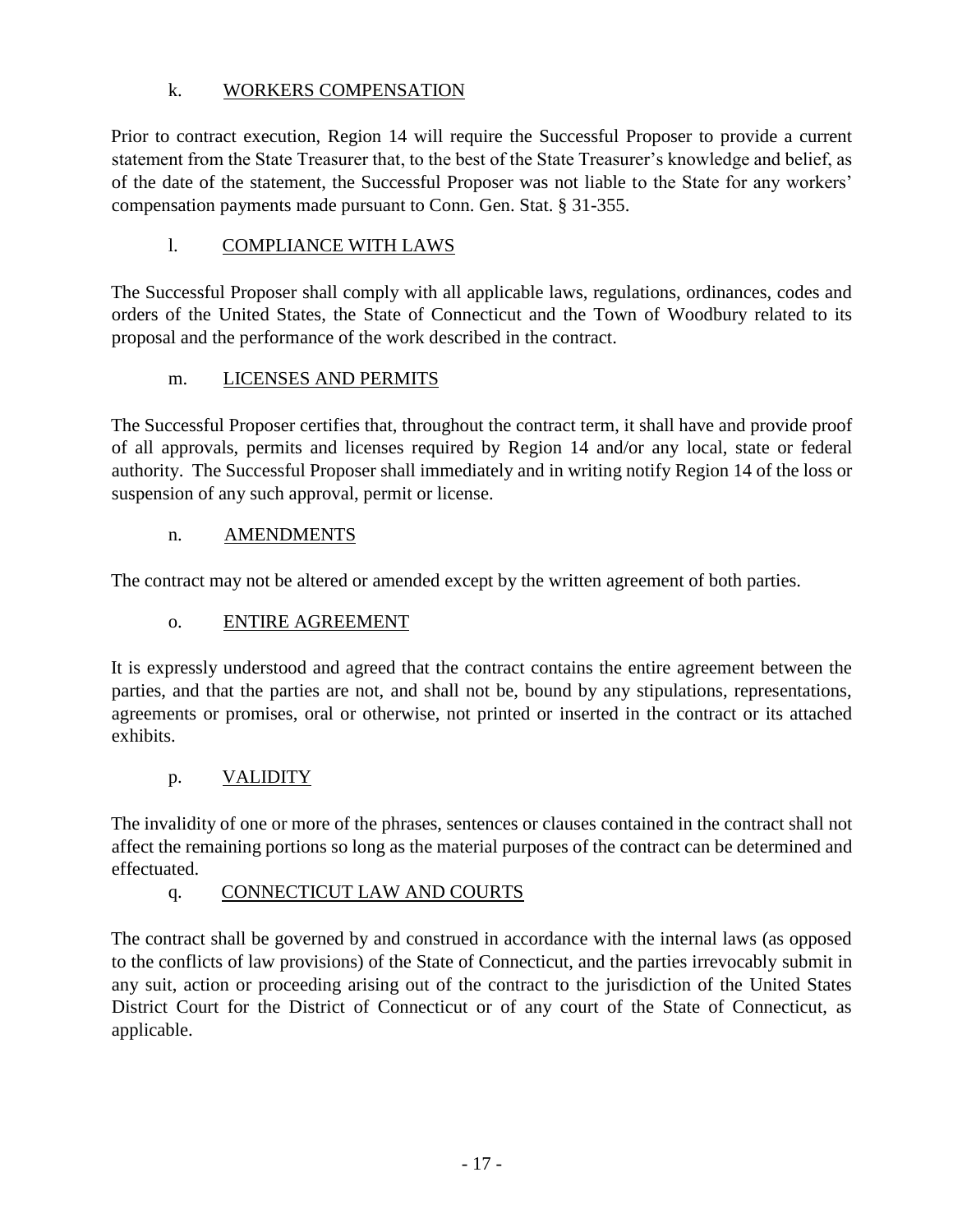#### r. NON-EMPLOYMENT RELATIONSHIP

Region 14 and the Successful Proposer are independent parties. Nothing contained in the contract shall create, or be construed or deemed as creating, the relationships of principal and agent, partnership, joint venture, employer and employee, and/or any relationship other than that of independent parties contracting with each other solely for the purpose of carrying out the terms and conditions of the contract. The Successful Proposer understands and agrees that it is not entitled to employee benefits, including but not limited to workers compensation and employment insurance coverage, and disability. The Successful Proposer shall be solely responsible for any applicable taxes.

#### **END OF STANDARD INSTRUCTIONS**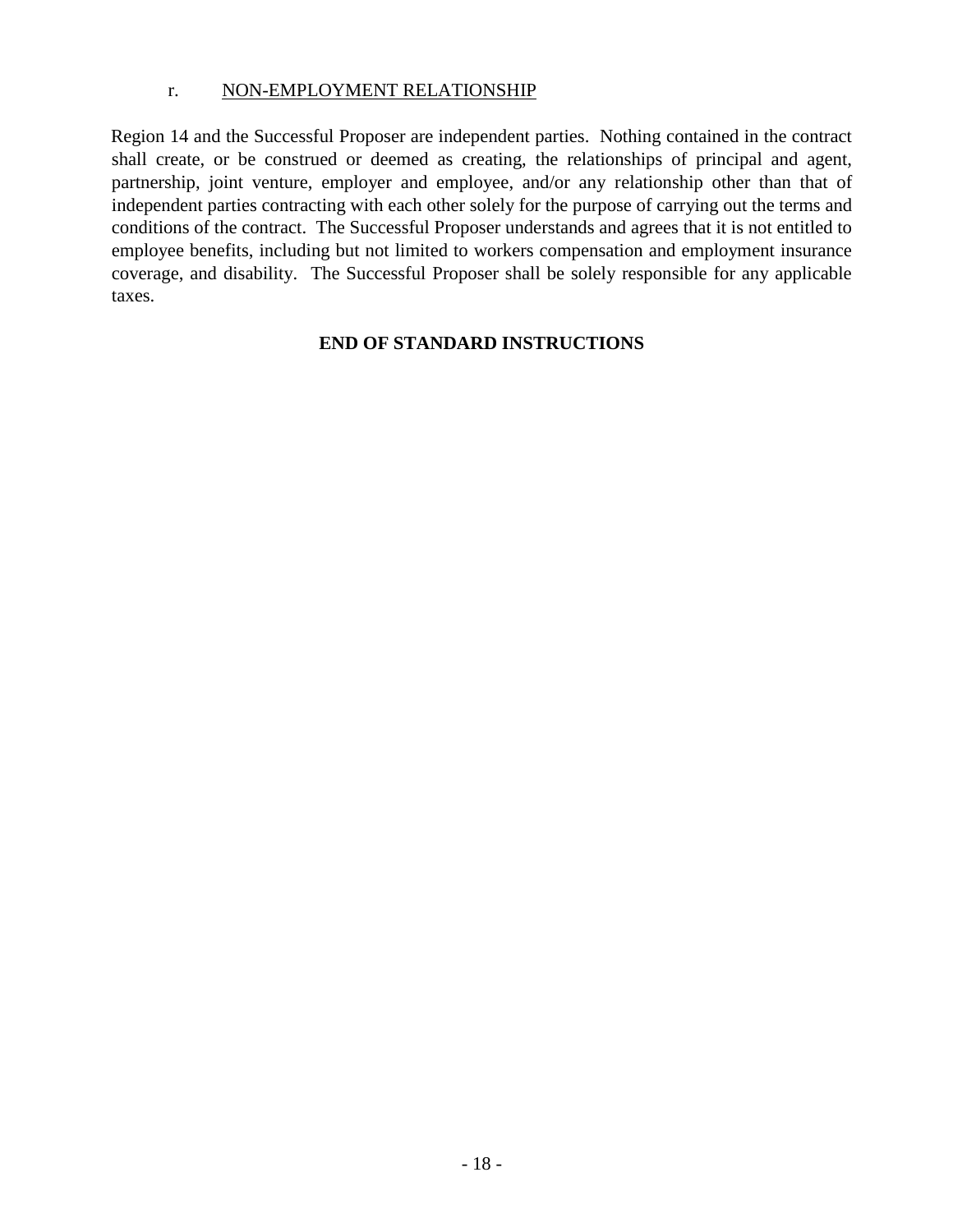#### **REGIONAL SCHOOL DISTRICT 14**

#### **INSURANCE REQUIREMENTS**

#### **RFQ #1516-002**

The Successful Proposer shall agree to maintain in force at all times during which services are to be performed the following coverages placed with company(ies) licensed by the State of Connecticut that have at least an "A-" VIII policyholders rating according to Best Publication's latest edition Key Rating Guide.

| General Liability*              | Each Occurrence<br>General Aggregate<br>Products/Completed Operations Aggregate | (Minimum Limits)<br>\$1,000,000<br>\$2,000,000<br>\$2,000,000 |
|---------------------------------|---------------------------------------------------------------------------------|---------------------------------------------------------------|
| Auto Liability*                 | Combined Single Limit<br>Each Accident                                          | \$1,000,000                                                   |
| Professional Liability          | Each Claim or Each Occurrence<br>Aggregate                                      | \$1,000,000<br>\$1,000,000                                    |
| Umbrella*<br>(Excess Liability) | Each Occurrence<br>Aggregate                                                    | \$5,000,000<br>\$5,000,000                                    |

\* "Regional School District 14" shall be named as "Additional Insured". Coverage is to be provided on a primary, noncontributory basis.

If any policy is written on a "Claims Made" basis, the policy must be continually renewed for a minimum of two (2) years from the completion date of the contract. If the policy is replaced and/or the retroactive date is changed, then the expiring policy must be endorsed to extend the reporting period for claims for the policy in effect during the contract for two (2) years from the completion date.

| Workers' Compensation and WC Statutory Limits |                          |           |
|-----------------------------------------------|--------------------------|-----------|
| Employers' Liability                          | EL Each Accident         | \$100,000 |
|                                               | EL Disease Each Employee | \$100,000 |
|                                               | EL Disease Policy Limit  | \$500,000 |

Original, completed Certificates of Insurance must be presented to Region 14 prior to purchase order/contract issuance. The Successful Proposer agrees to provide replacement/renewal certificates at least 60 days prior to the expiration of any policy. Should any of the above described policies be cancelled before the expiration date, written notice must be given to Region 14 30 days prior to cancellation. **END OF INSURANCE REQUIREMENTS**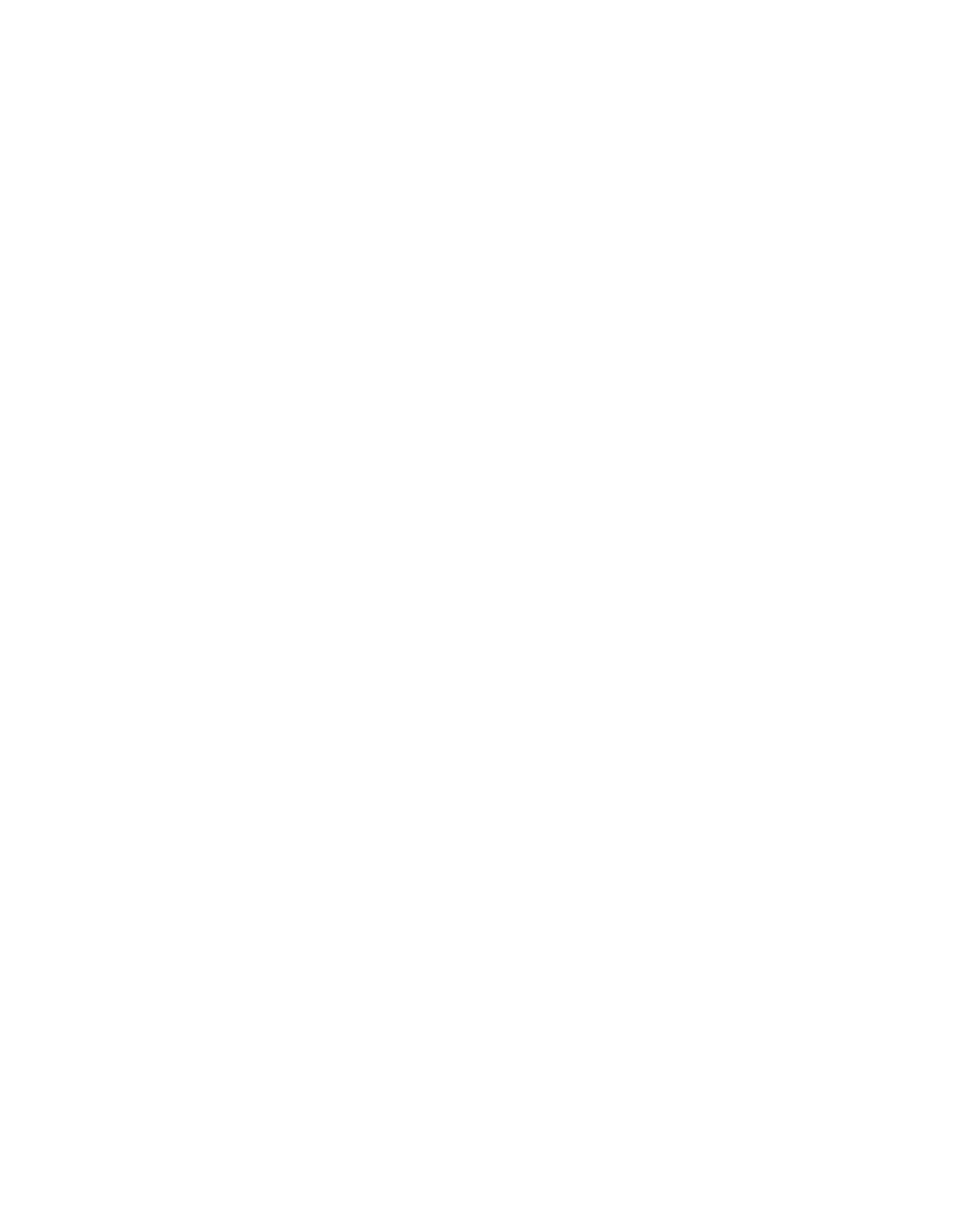#### **REGIONAL SCHOOL DISTRICT 14**

#### **BACKGROUND DISCLOSURE FORM**

#### **RFQ #1516-002**

RESPONDENT'S FULL LEGAL NAME:

#### REQUIRED DISCLOSURES

1. Exceptions to the RFQ

\_\_\_\_\_\_\_\_\_\_\_\_\_\_\_\_\_\_\_\_\_\_\_\_\_\_\_\_\_\_\_\_\_\_\_\_\_\_\_\_\_\_\_\_\_

\_\_\_\_\_\_ This response does not take exception to any requirement of the RFQ, including but not only any of the Contract Terms set forth in Section 17 of the Standard Instructions.

#### OR

This response takes exception(s) to certain of the RFQ requirements, including but not only the following Contract Terms set forth in Section 17 of the Standard Instructions. **Attached is a sheet fully describing each such exception.**

2. State Debarment List

Is the respondent on the State of Connecticut's Debarment List?

 $\frac{1}{\sqrt{1-\frac{1}{2}}\sqrt{1-\frac{1}{2}}\sqrt{1-\frac{1}{2}}\sqrt{1-\frac{1}{2}}\sqrt{1-\frac{1}{2}}\sqrt{1-\frac{1}{2}}\sqrt{1-\frac{1}{2}}\sqrt{1-\frac{1}{2}}\sqrt{1-\frac{1}{2}}\sqrt{1-\frac{1}{2}}\sqrt{1-\frac{1}{2}}\sqrt{1-\frac{1}{2}}\sqrt{1-\frac{1}{2}}\sqrt{1-\frac{1}{2}}\sqrt{1-\frac{1}{2}}\sqrt{1-\frac{1}{2}}\sqrt{1-\frac{1}{2}}\sqrt{1-\frac{1}{2}}\sqrt{1-\frac{1}{2}}\sqrt{1-\frac$  $\_\_$  No

#### 3. Occupational Safety and Health Law Violations

Has the respondent or any firm, corporation, partnership or association in which it has an interest (1) been cited for three (3) or more willful or serious violations of any occupational safety and health act or of any standard, order or regulation promulgated pursuant to such act, during the three-year period preceding the submission (provided such violations were cited in accordance with the provisions of any state occupational safety and health act or the Occupational Safety and Health Act of 1970, and not abated within the time fixed by the citation and such citation has not been set aside following appeal to the appropriate agency or court having jurisdiction) or (2) received one or more criminal convictions related to the injury or death of any employee in the three year period preceding the response?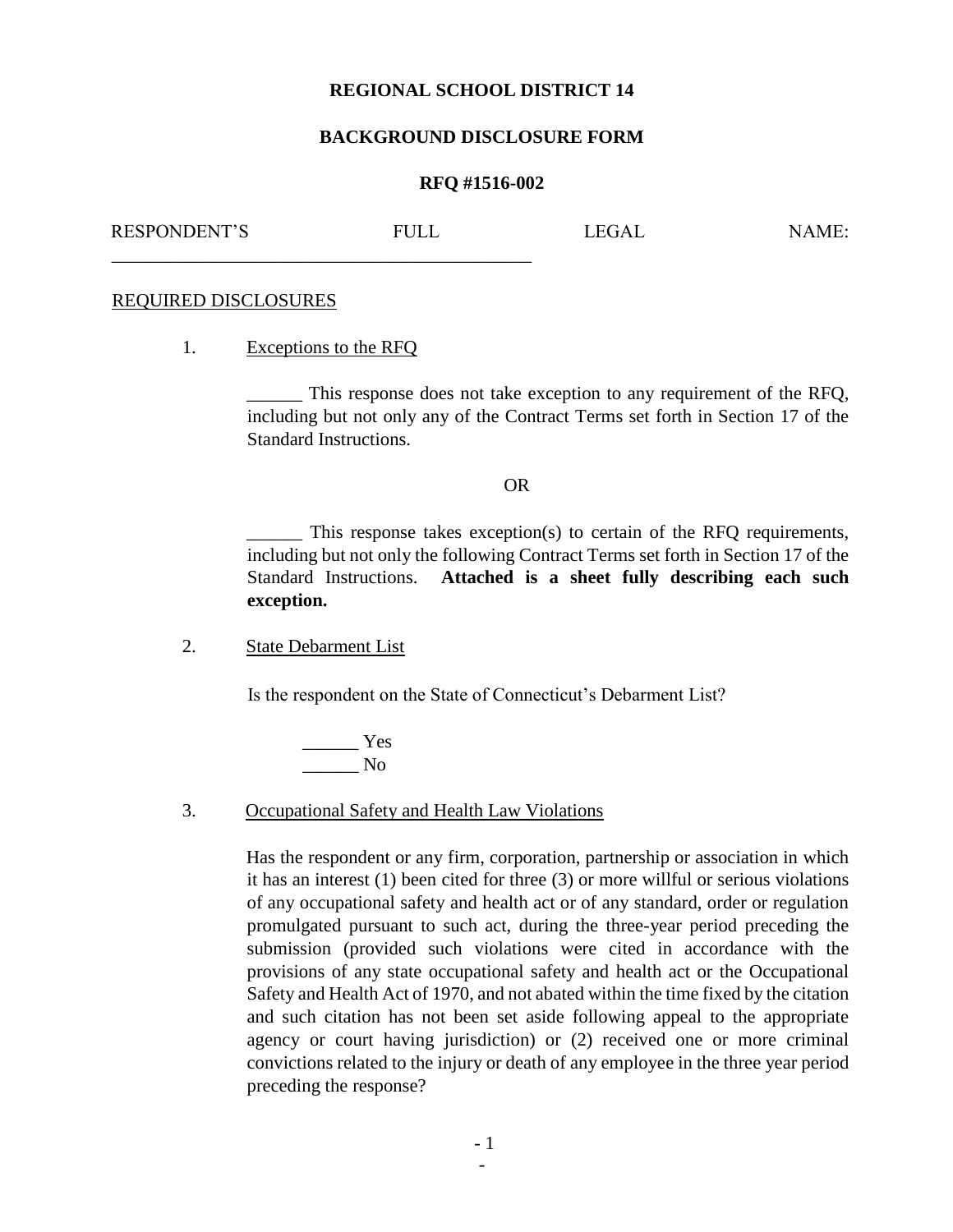\_\_\_\_\_\_ Yes \_\_\_\_\_\_ No If "yes," attach a sheet fully describing each such matter.

#### 4. Arbitration/Litigation

Has either the respondent or any of its principals (regardless of place of employment) been involved for the most recent ten (10) years in any resolved or pending arbitration or litigation?

 $\frac{1}{1}$  Yes  $\overline{\phantom{a}}$  No

If "yes," attach a sheet fully describing each such matter.

5. Criminal Proceedings

Has the respondent or any of its principals (regardless of place of employment) ever been the subject of any criminal proceedings?

 $\frac{1}{\sqrt{1-\frac{1}{2}}\cos \theta}$ \_\_\_\_\_\_ No

If "yes," attach a sheet fully describing each such matter.

#### 6. Ethics and Offenses in Public Projects or Contracts

Has either the respondent or any of its principals (regardless of place of employment) ever been found to have violated any state or local ethics law, regulation, ordinance, code, policy or standard, or to have committed any other offense arising out of the submission of proposals or bids or the performance of work on public works projects or contracts?

 $\frac{1}{1}$  Yes  $\_\_$  No

If "yes," attach a sheet fully describing each such matter.

| <b>BY</b> |             | TITLE: | (PRINT |
|-----------|-------------|--------|--------|
|           | NAME)       |        |        |
|           |             |        |        |
|           |             |        |        |
|           |             | DATE:  |        |
|           | (SIGNATURE) |        |        |
|           |             |        |        |

- 2 -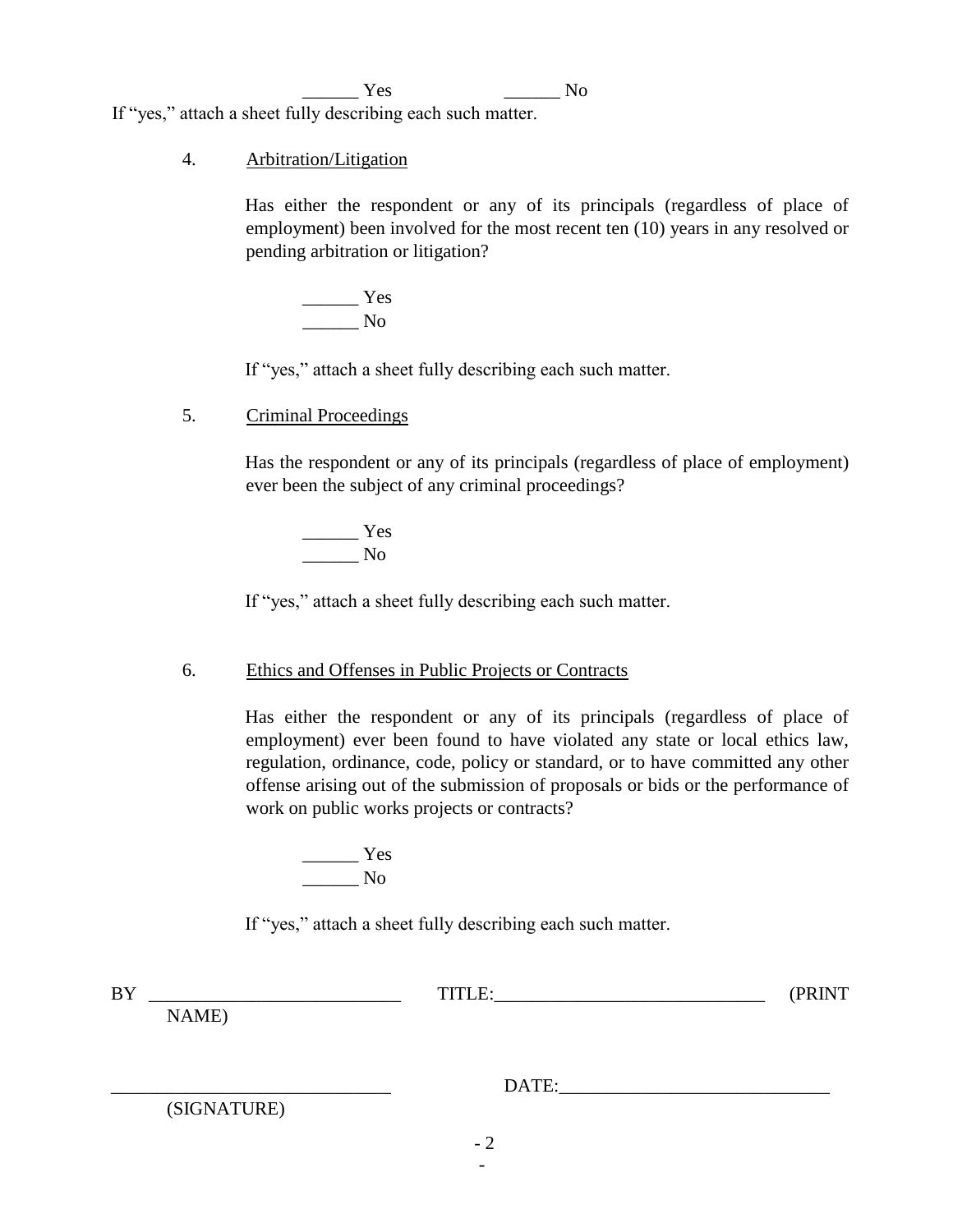#### **END OF BACKGROUND DISCLOSURE FORM REGIONAL SCHOOL DISTRICT 14**

#### **LEGAL STATUS DISCLOSURE FORM**

#### **RFQ # 1516-002**

Please fully complete the applicable section below, attaching a separate sheet if you need additional space.

For purposes of this disclosure, "permanent place of business" means an office continuously maintained, occupied and used by the respondent's regular employees regularly in attendance to carry on the respondent's business in the respondent's own name. An office maintained, occupied and used by a respondent only for the duration of a contract will not be considered a permanent place of business. An office maintained, occupied and used by a person affiliated with a respondent will not be considered a permanent place of business of the respondent.

#### **IF A SOLELY OWNED BUSINESS:**

| Respondent's Full Legal Name                                                                                                                    |
|-------------------------------------------------------------------------------------------------------------------------------------------------|
| <b>Street Address</b>                                                                                                                           |
| Mailing Address (if different from Street Address) _____________________________                                                                |
| Owner's Full Legal Name<br><u> 1980 - Jan Samuel Barbara, margaret e populari e populari e populari e populari e populari e populari e popu</u> |
| Number of years engaged in business under sole proprietor or trade name                                                                         |
| Does the respondent have a "permanent place of business" in Connecticut, as defined<br>above?<br>$\frac{1}{1}$ Yes $\frac{1}{1}$ No             |
| If yes, please state the full street address (not a post office box) of that<br>"permanent place of business."                                  |
|                                                                                                                                                 |
| IF A CORPORATION:                                                                                                                               |
| Respondent's Full Legal Name                                                                                                                    |
| $C_{\text{tmod}}$ $\Lambda$ ddnoso                                                                                                              |

Street Address Mailing Address (if different from Street Address) Owner's Full Legal Name Number of years engaged in business

Names of Current Officers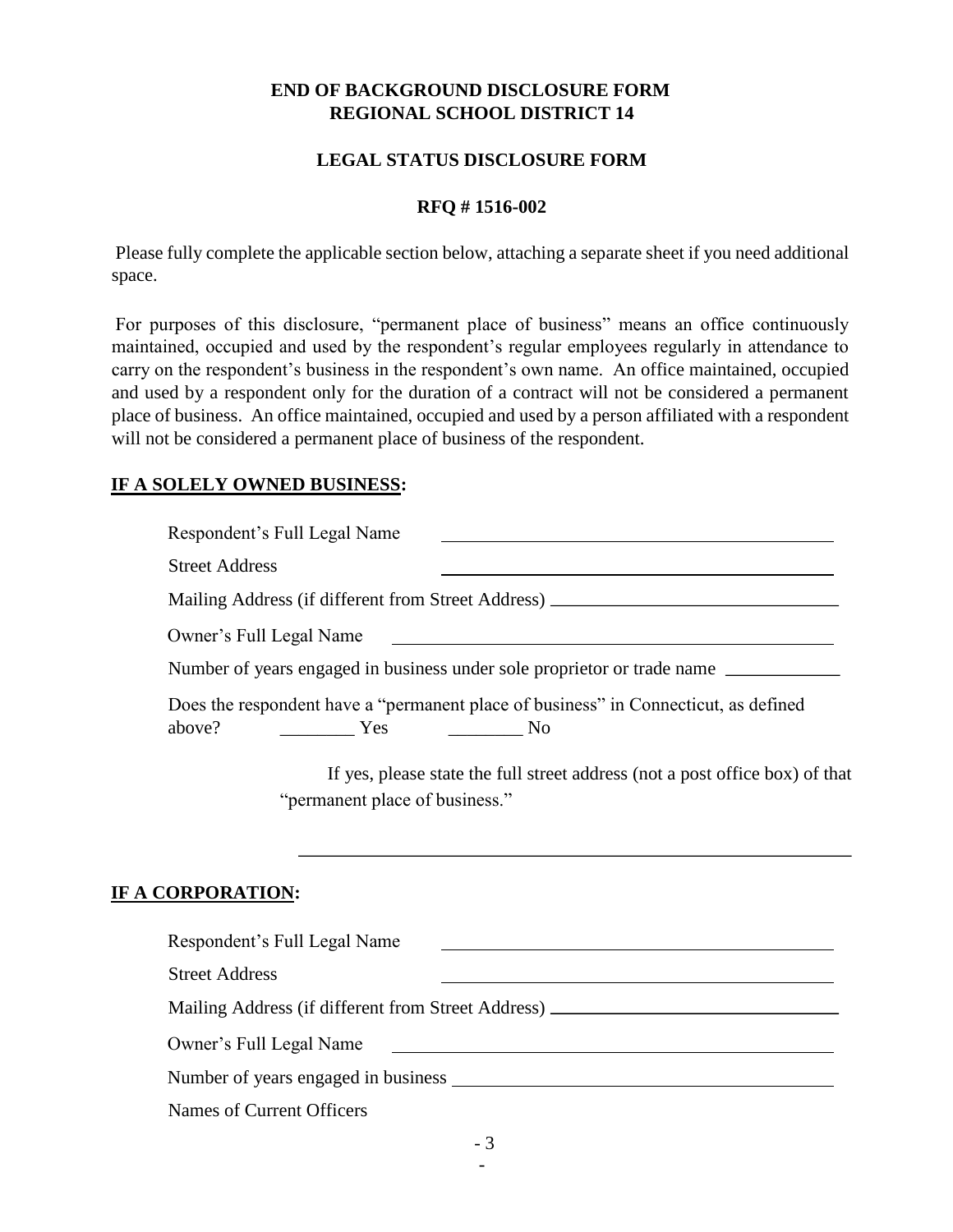| President             | Secretary                                                      | <b>Chief Financial Officer</b>                                                                   |
|-----------------------|----------------------------------------------------------------|--------------------------------------------------------------------------------------------------|
|                       | Yes                                                            | Does the respondent have a "permanent place of business" in Connecticut, as defined above?<br>No |
|                       | "permanent place of business."                                 | If yes, please state the full street address (not a post office box) of that                     |
|                       | LIMITED LIABILITY COMPANY:                                     |                                                                                                  |
|                       | Respondent's Full Legal Name                                   |                                                                                                  |
| <b>Street Address</b> |                                                                |                                                                                                  |
|                       | Owner's Full Legal Name<br>Number of years engaged in business | Mailing Address (if different from Street Address) _____________________________                 |
|                       | Names of Current Manager(s) and Member(s)                      |                                                                                                  |
| Name & Title (if any) |                                                                | Residential Address (street only)                                                                |
| Name & Title (if any) |                                                                | Residential Address (street only)                                                                |
| Name & Title (if any) |                                                                | Residential Address (street only)                                                                |
| Name & Title (if any) |                                                                | Residential Address (street only)                                                                |
|                       |                                                                | Does the respondent have a "permanent place of business" in Connecticut, as defined above?       |
|                       | $\sim$ No<br>Yes                                               |                                                                                                  |

# **IF A PARTNERSHIP:**

Respondent's Full Legal Name

\_\_\_\_\_\_\_\_\_\_\_\_\_\_\_\_\_\_\_\_\_\_\_\_\_\_\_\_\_\_\_\_\_\_\_\_\_\_\_\_\_\_\_\_\_\_\_\_\_\_\_\_\_\_\_\_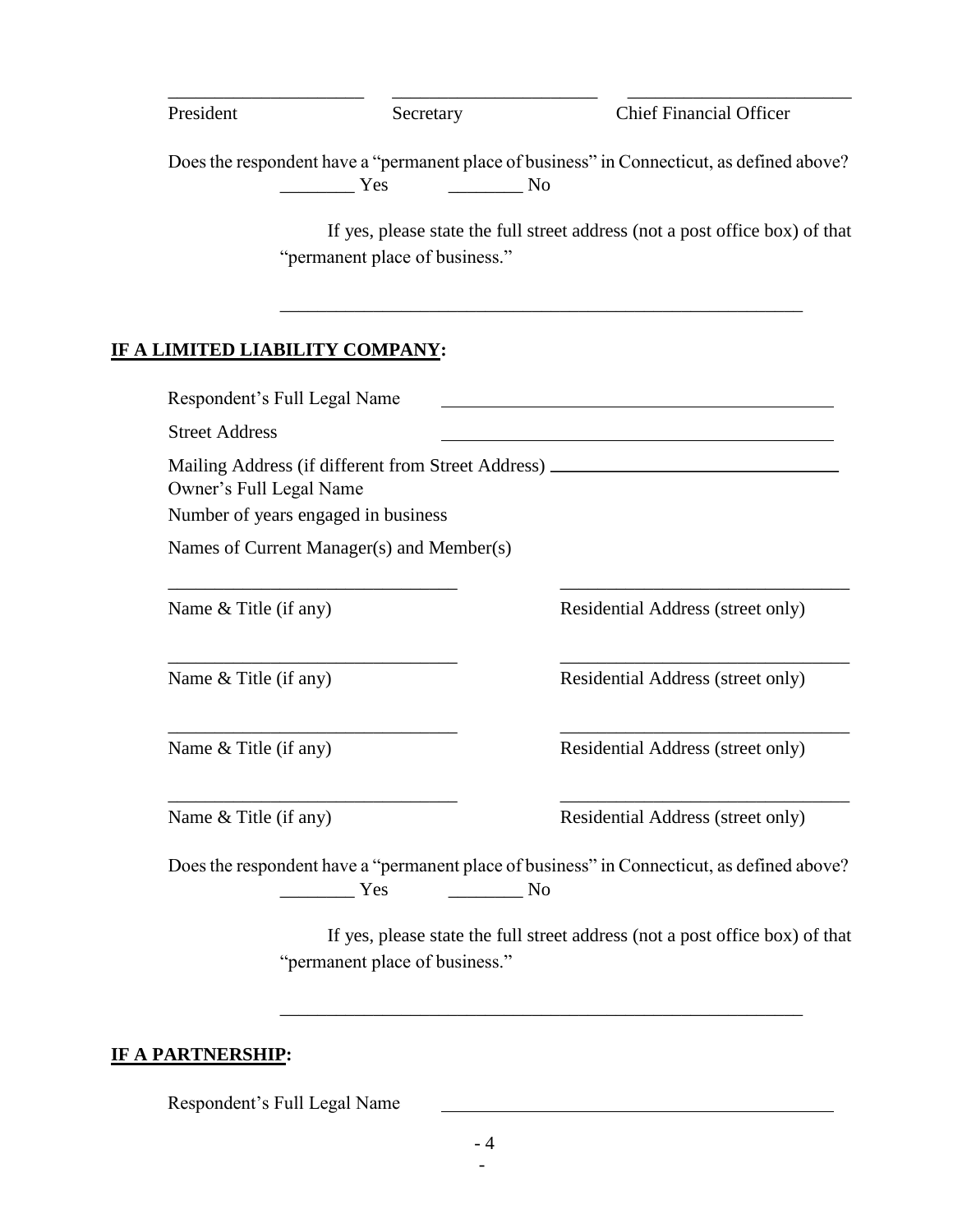Street Address Mailing Address (if different from Street Address) Owner's Full Legal Name

Number of years engaged in business

Names of Current Partners

Name & Title (if any) Residential Address (street only)

Name & Title (if any) Residential Address (street only)

Name & Title (if any) Residential Address (street only)

\*

Name & Title (if any) Residential Address (street only)

Does the respondent have a "permanent place of business" in Connecticut, as defined above? \_\_\_\_\_\_\_\_ Yes \_\_\_\_\_\_\_\_ No

\_\_\_\_\_\_\_\_\_\_\_\_\_\_\_\_\_\_\_\_\_\_\_\_\_\_\_\_\_\_\_ \_\_\_\_\_\_\_\_\_\_\_\_\_\_\_\_\_\_\_\_\_\_\_\_\_\_\_\_\_\_\_

\_\_\_\_\_\_\_\_\_\_\_\_\_\_\_\_\_\_\_\_\_\_\_\_\_\_\_\_\_\_\_ \_\_\_\_\_\_\_\_\_\_\_\_\_\_\_\_\_\_\_\_\_\_\_\_\_\_\_\_\_\_\_

\_\_\_\_\_\_\_\_\_\_\_\_\_\_\_\_\_\_\_\_\_\_\_\_\_\_\_\_\_\_\_ \_\_\_\_\_\_\_\_\_\_\_\_\_\_\_\_\_\_\_\_\_\_\_\_\_\_\_\_\_\_\_

\_\_\_\_\_\_\_\_\_\_\_\_\_\_\_\_\_\_\_\_\_\_\_\_\_\_\_\_\_\_\_ \_\_\_\_\_\_\_\_\_\_\_\_\_\_\_\_\_\_\_\_\_\_\_\_\_\_\_\_\_\_\_

If yes, please state the full street address (not a post office box) of that "permanent place of business."

\_\_\_\_\_\_\_\_\_\_\_\_\_\_\_\_\_\_\_\_\_\_\_\_\_\_\_\_\_\_\_\_\_\_\_\_\_\_\_\_\_\_\_\_\_\_\_\_\_\_\_\_\_\_\_\_

\*\*\*\*\*\*\*\*\*\*\*\*\*\*\*\*\*\*\*\*\*\*\*\*\*\*\*\*\*\*\*\*\*\*\*\*\*\*\*\*\*\*\*\*\*\*\*\*\*\*\*\*\*\*\*\*\*\*\*\*\*\*\*\*\*\*\*\*\*\*\*\*

Respondent's Full Legal Name

(print) Name and Title of Respondent's Authorized Representative

\_\_\_\_\_\_\_\_\_\_\_\_\_\_\_\_\_\_\_\_\_\_\_\_\_\_\_\_\_\_\_\_\_\_\_\_\_\_\_\_\_\_\_\_\_

\_\_\_\_\_\_\_\_\_\_\_\_\_\_\_\_\_\_\_\_\_\_\_\_\_\_\_\_\_\_\_\_\_\_\_\_\_\_\_\_\_\_\_\_\_

\_\_\_\_\_\_\_\_\_\_\_\_\_\_\_\_\_\_\_\_\_\_\_\_\_\_\_\_\_\_\_\_\_\_\_\_\_\_\_\_\_\_\_\_\_

(signature)

Respondent's Representative, Duly Authorized

#### Date

#### **END OF LEGAL STATUS DISCLOSURE FORM**

\_\_\_\_\_\_\_\_\_\_\_\_\_\_\_\_\_\_\_\_\_\_\_\_\_\_\_\_\_\_\_\_\_\_\_\_\_\_\_\_\_\_\_\_\_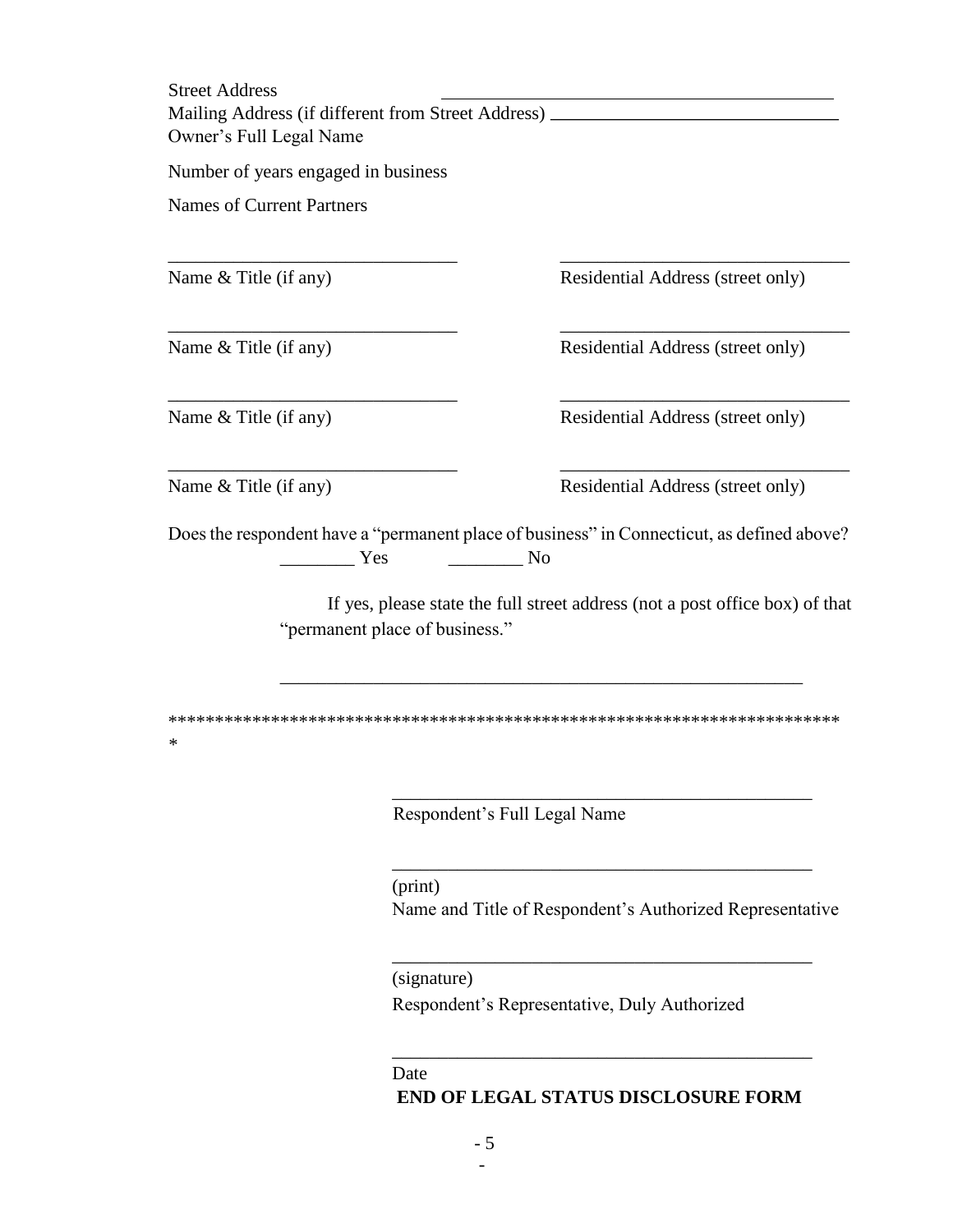## **REGIONAL SCHOOL DISTRICT 14**

## STATEMENT OF REFERENCES FORM

### RFQ #1516-002

Provide at least three (3) references:

| 1. | BUSINESS NAME                                                                     |
|----|-----------------------------------------------------------------------------------|
|    |                                                                                   |
|    |                                                                                   |
|    |                                                                                   |
|    |                                                                                   |
|    |                                                                                   |
|    |                                                                                   |
| 2. | BUSINESS NAME                                                                     |
|    |                                                                                   |
|    |                                                                                   |
|    |                                                                                   |
|    |                                                                                   |
|    | ,我们也不能在这里的人,我们也不能在这里的人,我们也不能在这里的人,我们也不能在这里的人,我们也不能在这里的人,我们也不能在这里的人,我们也不能在这里的人,我们也 |
|    |                                                                                   |
| 3. |                                                                                   |
|    |                                                                                   |
|    |                                                                                   |
|    |                                                                                   |
|    |                                                                                   |

# END OF STATEMENT OF REFERENCES FORM